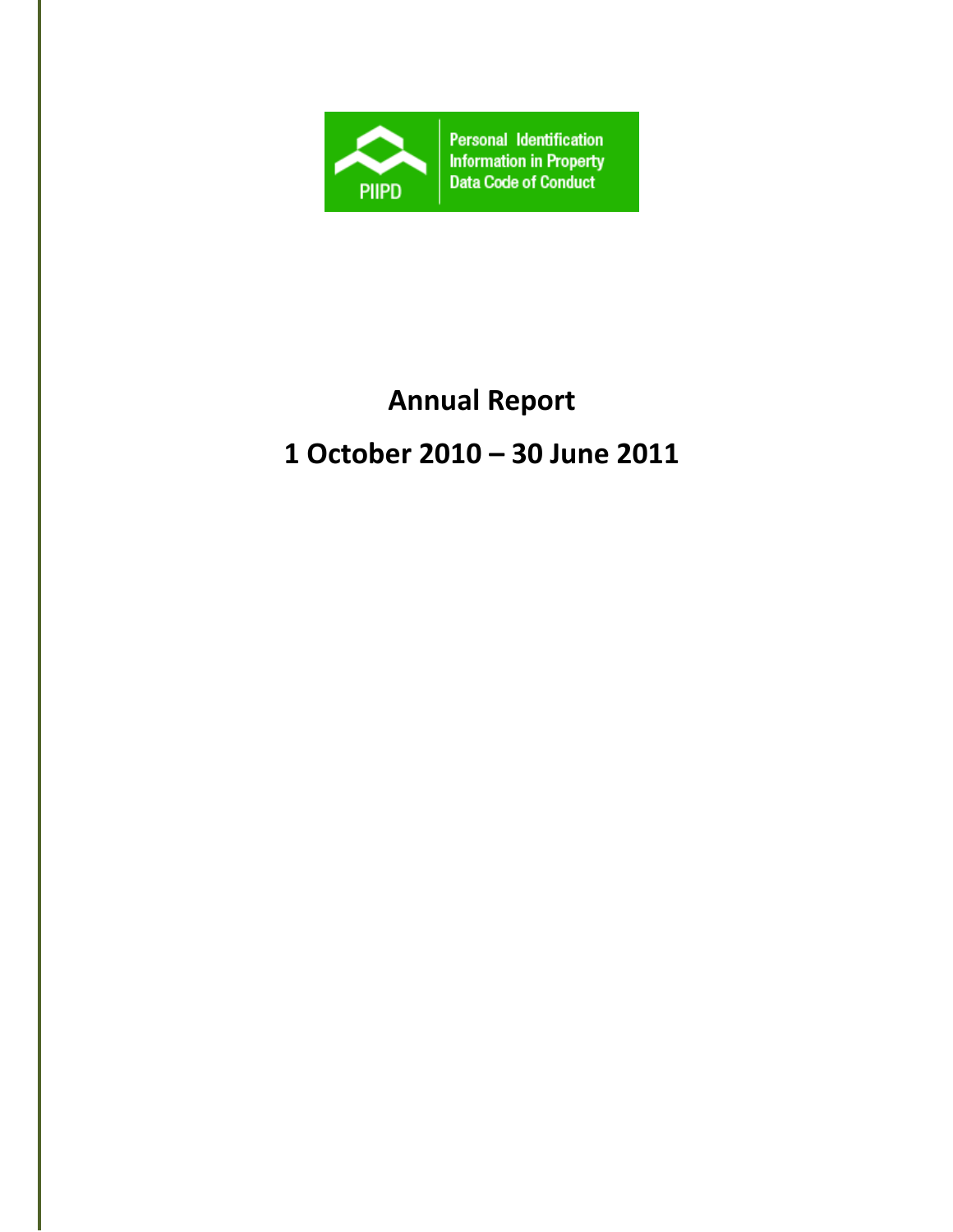

### MESSAGE FROM THE CHAIR

The Personal Identification Information in Property Data Code of Conduct commenced on 1 October 2009.

The Code aims to help meet community and industry needs and expectations about the access to, and use of, personal identification information contained in the Queensland Valuation and Sales (QVAS) electronic database maintained by the Queensland Department of Environment and Resource Management (DERM).

During 2010-2011, the Code's website was established. It provides information about the Code and a convenient online means for property owners to request the suppression of their names and service addresses in the data bases of information brokers. Also during the year information brokers initiated education and training programs for their clients about the Code and the appropriate use of data. Complementary to this, the capacity of brokers for the handling and where necessary, the investigation of complaints, was increased through additional resources and improved methodologies.

The coming year, 2011-2012, will be one for increasing awareness of the Code and how it can assist consumers and industry. This will be achieved through increased communications with consumers and industry groups.

As Committee Chair, I would like to express my gratitude to my fellow Committee members, Kris Day and Kris Matthews, for their committed efforts during the past year. My gratitude also goes to Jodie Harling, the Systems Administrator who performs a vital support role for the Committee and its information systems.

My thanks also go to information brokers as members of the Value Added Property Information Broker Association Incorporated. The Association is a forum for industry engagement and provides the financial support for the administration of the Code.

Finally, thanks are due to the officers of DERM for their ongoing assistance in the Code's application.

Neil Lawson

Chair

Code Oversight Committee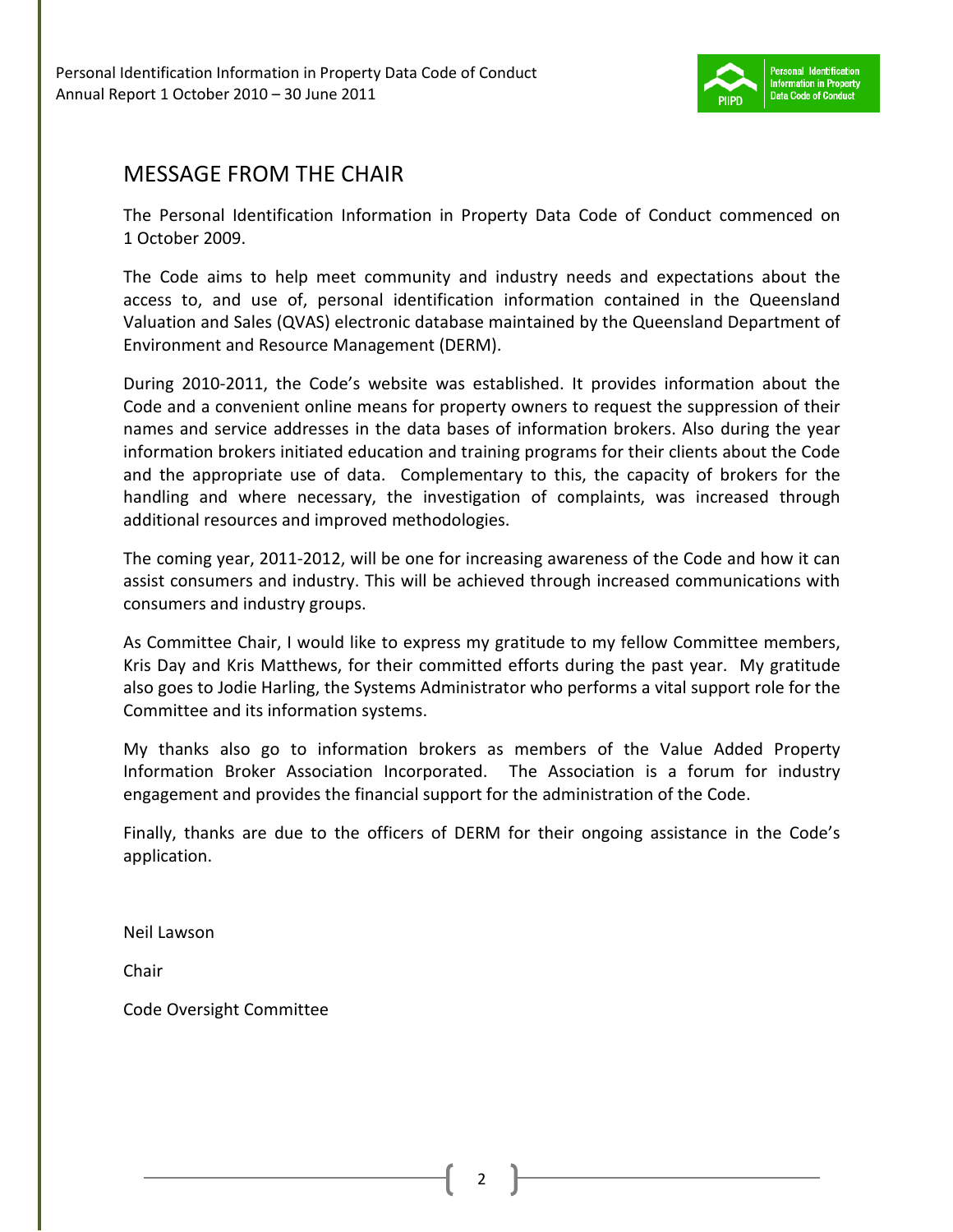

# CONTENTS **Industry and the Code of Conduct 5**  *License Agreements Direct Marketing*

*Industry Report* 

# **Governance 7**  *Code Oversight Committee members Industry Involvement Value Added Property Information Broker Association Incorporated VAPIBA President's Report*

#### **Reporting period Operations 10 and 10 and 10 and 10 and 10 and 10 and 10 and 10 and 10 and 10 and 10 and 10 and 10 and 10 and 10 and 10 and 10 and 10 and 10 and 10 and 10 and 10 and 10 and 10 and 10 and 10 and 10 and 10 a**

*Consumer Representative Report Promotion of the Scheme* 

#### **Suppression Requests** 12

*Total of Suppression Requests for the reporting period Timeframes for handling of Suppressions Requests* 

# **Dispute Resolution Frameworks** 13 *Complaints and Disputes Lodging a Complaint with a Subscriber*

*Lodging a Dispute with the Committee*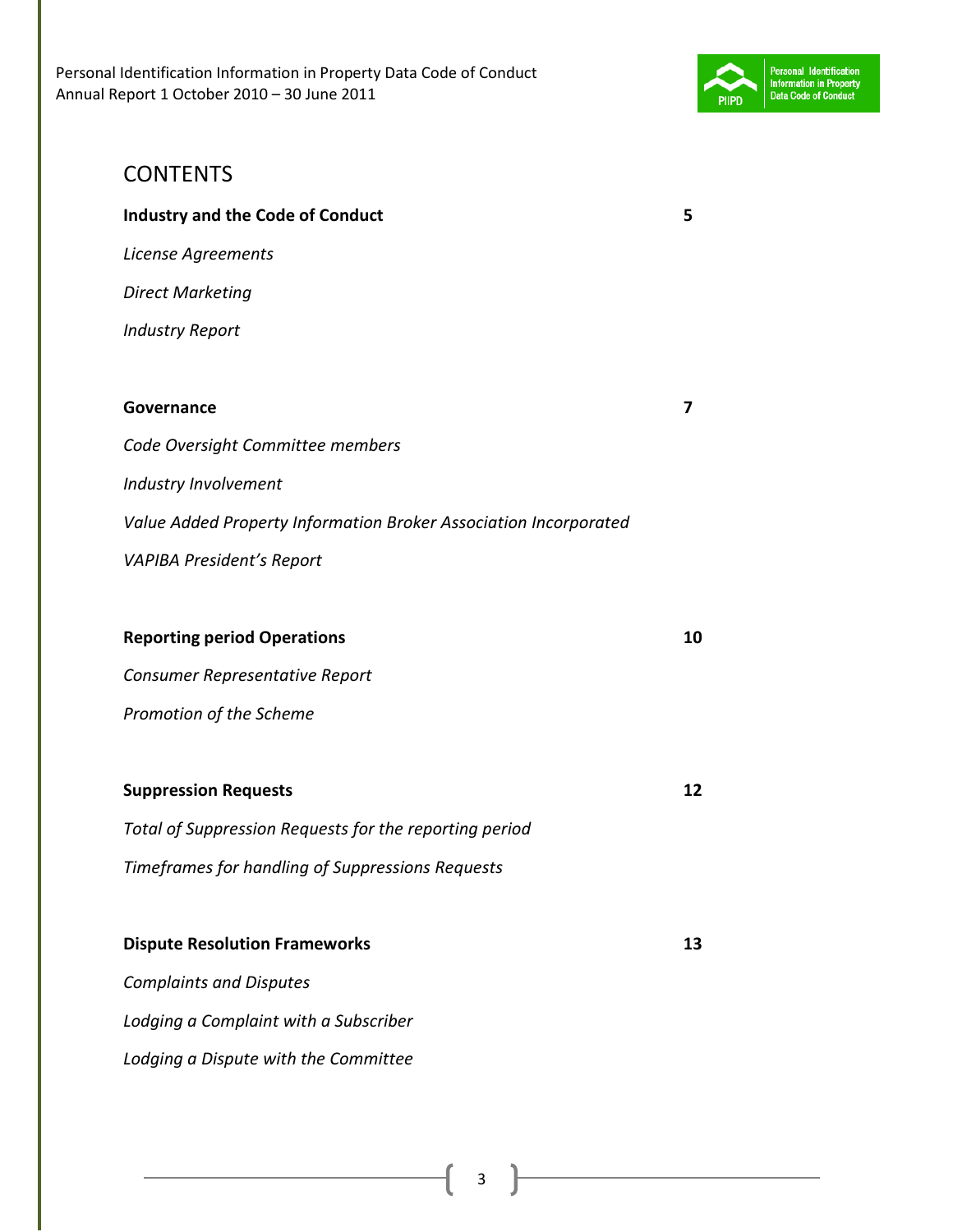

*Complaints received by subscribers in the reporting period Disputes received and investigated by the Committee Timeframes Outcomes - Consequences for a Breach of the Code Complaints outside the provisions of the Code Complaints outside the Committees Time Limits*  **Serious or Systemic Breaches of the Code 18**  *Obligations of the Committee What are systemic issues? Identification of systemic issues Investigation and resolution Possible sanctions for serious or systemic breaches* 

*Recording of systemic issues* 

| Case Study 1                                   |    |
|------------------------------------------------|----|
| Case Study 2                                   |    |
| Case Study 3                                   |    |
| Case Study 4                                   |    |
|                                                |    |
| <b>Summary of Financial Statements</b>         | 22 |
| Appendix 1 – List of Participating Subscribers | 23 |
| Appendix 2 – Definition of Terms               | 24 |

**Case Studies 20**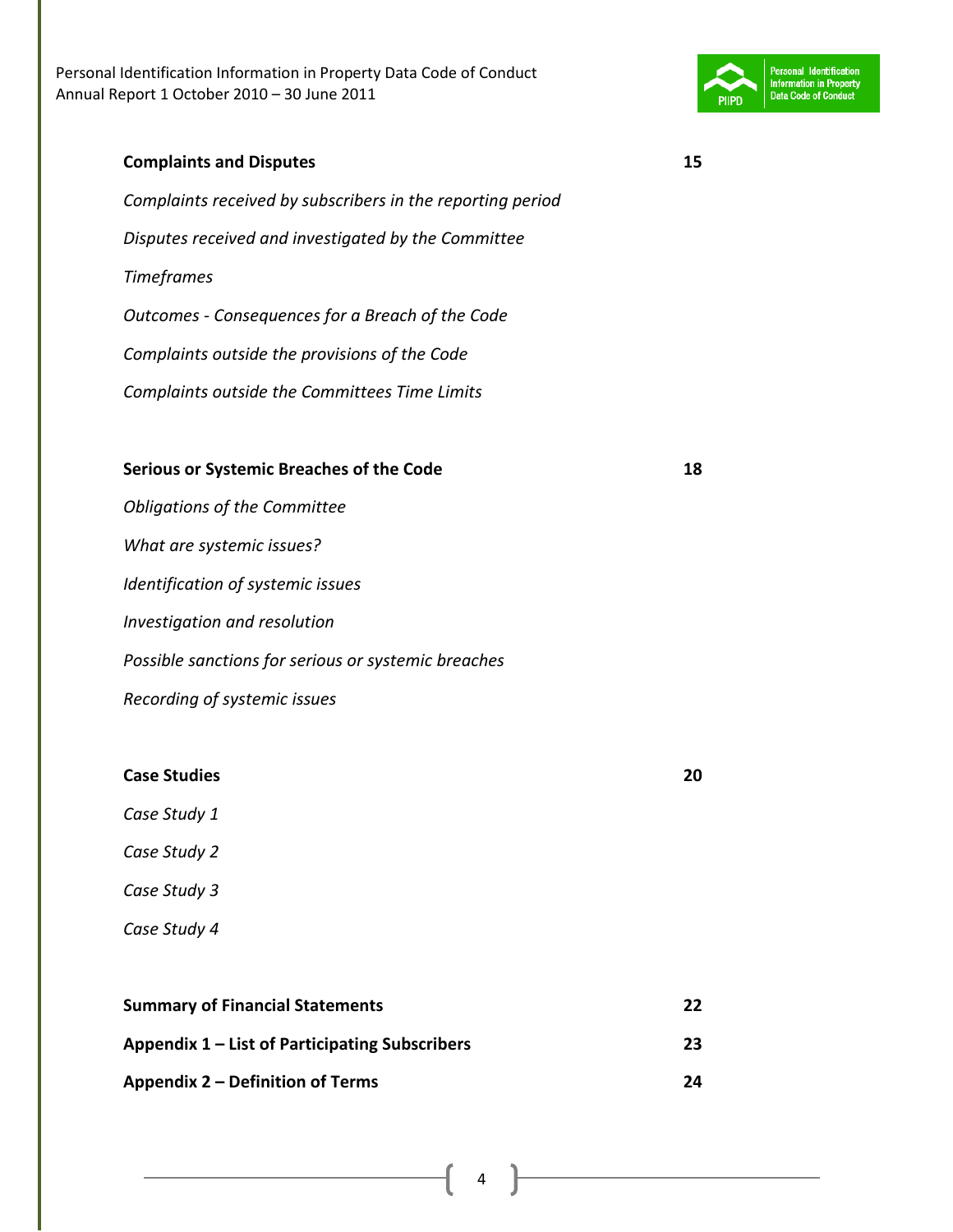

## **INDUSTRY AND THE CODE OF CONDUCT**

The Code of Conduct (the Code), was established to address concerns about the use of personal identification information being sourced from Queensland Valuation and Sales (QVAS) databases maintained by the Department of Environment and Resource Management (DERM).

The database contains the following information:

- details of the property, including the street address
- transaction details (e.g. purchase price and type of sale); and
- relevant details, i.e. names and service addresses of the vendors and purchasers.

The service address is to where formal correspondence is sent, for example, a rates notice and may differ from the property address.

Access to information held in the QVAS database is available to individual businesses, industry professionals and members of the public and can be obtained over the counter for a fee from DERM or through licensed information brokers.

Access to this information is generally requested by potential purchasers and professionals acting in property transactions, for example, solicitors and valuers.

#### *License Agreements*

Access to bulk data held in the QVAS database has been granted to a number of information brokers. This is in the form of a licence agreement obtained through DERM. A number of brokers' clients also access QVAS data through products distributed by the information brokers. The clients can include real estate agents, valuation agents, surveyors, financial institutions and members of the public. The products include additional data added by the information brokers from other sources. These may include photos of the property or a map of the property location.

The QVAS data fields containing the names and service addresses of purchasers and vendors (QVAS Identified Information) are only accessible to approved information brokers who subscribe to the Code.

The industry is responsible for the day-to-day operation of the Code and its associated dispute and sanction mechanisms, as well as overall management of the Code.

Information brokers worked with the Queensland Government to develop the Code of Conduct as a means for the industry to self-regulate the use of the data.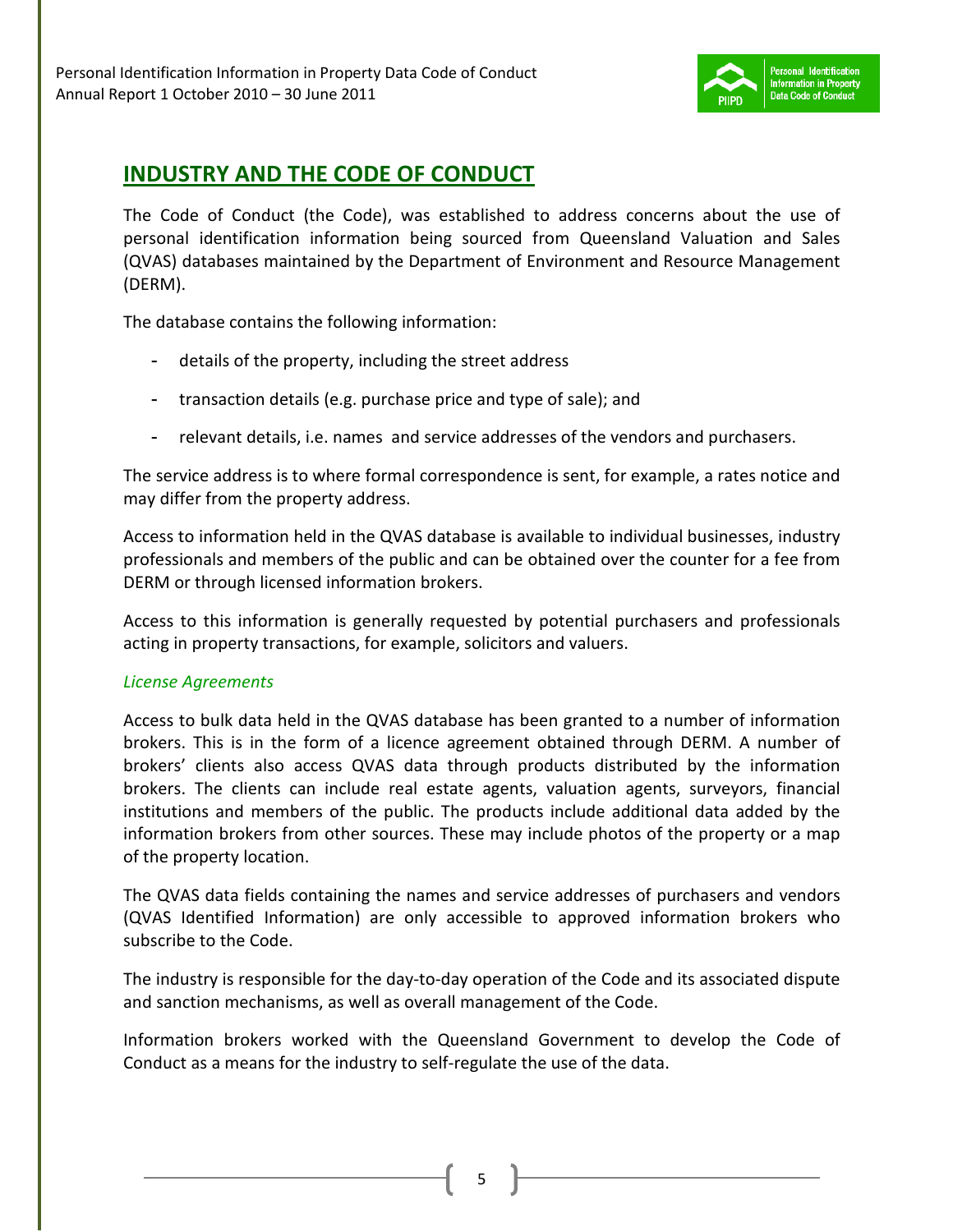Personal Identification Information in Property Data Code of Conduct Annual Report 1 October 2010 – 30 June 2011



Importantly, Code membership is *mandatory* for a broker seeking to access personal identification data.

Before an information broker will be licensed by DERM to have electronic access to the QVAS data, the broker must be approved by the Code Oversight Committee as a subscriber to the Code and thereby be committed to comply with the requirements set out under the Code.

Subscribers to the Code include all the major information brokers operating within Australia. The Code came into effect on 1 October 2009.

#### *Direct marketing*

A fundamental aspect of the Code is to prevent personal identification information in QVAS data from being used for unsolicited direct marketing by businesses who were clients of licensed information brokers. Direct marketing includes, but is not limited to, telemarketing, bulk email messaging, postal mail outs and list brokering.

Names and addresses of persons are commercially available, as mailing lists, from sources other than the QVAS database. In some instances local governments make rate lists available or names and addresses are collected when members of the public enter competitions and complete entry forms with their personal contact details.

#### **Industry Report**

In the second year of operation it has been a pleasure to see the commitment of both the Broker Industry through the Value Added Property Information Broker Association (Incorporated) and the continued support of fellow Code Oversight Committee members, Neil Lawson and Kris Day.

This year continued the good work of the prior year, in particular the following key milestones:

- Receipt and handling of 14 suppression requests via the PIIPD website
- In addition the Code Oversight Committee reviewed one dispute resulting in the end user being found to have a non-systematic breach and therefore provided first and final warnings for subsequent breaches as well as a requirement to have all staff attend compulsory Code training.
- Broker developed Industry Training sessions and supporting material with in excess of 5 seminars hosted to over 400 end users
- Revised and enhanced PIIPD website, through the continued financial support of the broker industry – now represented with 7 Brokers and 3 Agents.

Kris Matthews – Industry Representative

Code Oversight Committee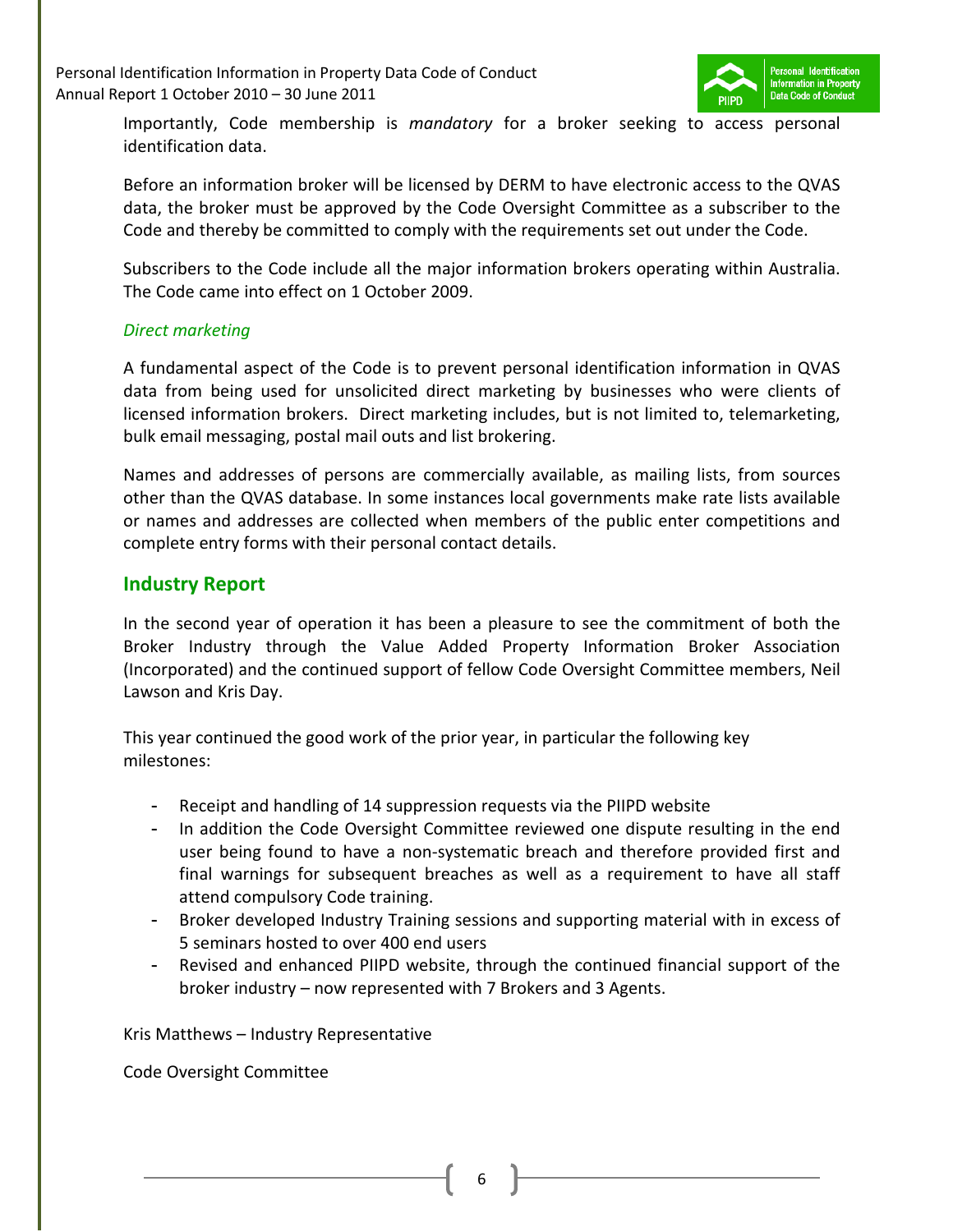

## **GOVERNANCE**

The Code Oversight Committee consists of three members: an independent Chair, a consumer representative and an industry representative. The role of the Committee includes the following

- approving and registering Information Brokers as Code Subscribers
- monitoring compliance with the Code by its subscribers
- receives, refers and investigates complaints
- determines sanctions on subscribers for failure to comply with the Code
- maintaining the Register of Suppression Requests
- maintaining a Register of Excluded Parties
- implement and maintain a Register of Code subscribers
- implement and maintain a Register of Excluded Parties and Request Suppressions
- perform other tasks required to ensure effective operation of the Code

The Committee is independent of government but does have reporting obligations including the following:

- preparation and publication of annual reports;
- commissioning of an independent review every three years commencing August 2012.

The Committee developed further guidelines, the Terms of Reference, which include the setting out of the jurisdictional limits of the Committee. These Guidelines have been prepared to assist interested parties in understanding the powers, duties and procedures of the Code Oversight Committee. The Guidelines should be read in conjunction with the Code of Conduct.

Future amendments to the Terms of Reference can only be made by the Committee, in consultation with its stakeholders, appropriate individuals, industry and the Department of Environment and Resource Management.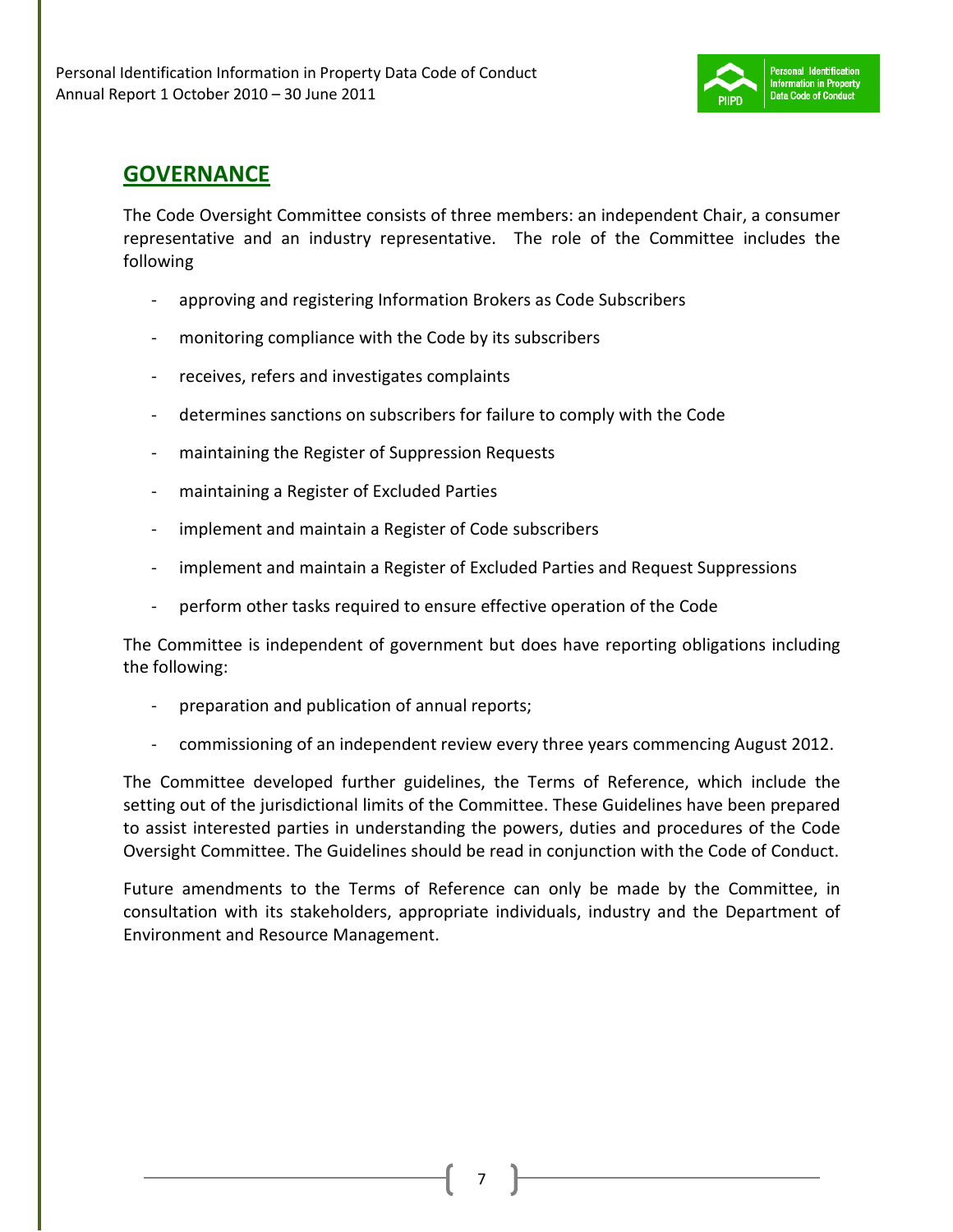

### **Code Oversight Committee Members**

#### **Mr Neil Lawson**

#### *Independent Chair*

Neil Lawson is the independent chair of the Code Oversight Committee and is nominated by the Minister for Natural Resources.

Mr Lawson is a management consultant and ethics consultant and trainer in workplace and business conduct improvement. He is a past Commissioner for Consumer Affairs in Queensland and has held executive management positions in the private and public sectors including in government departments responsible for economic development and land administration.

#### **Mr Kris Matthews**

#### *Industry Representative*

Kris Matthews has over 15 years experience in the real estate and information technology industries.

Mr Matthews commenced with Micro Developments in May 1997 which was later acquired by RP Data in November 1999. In his current role he is responsible for overseeing Data Acquisition, Compliance, Governance and Operations across the RP Data Group.

#### **Mrs Kristina Day**

#### *Consumer Representative*

Kris Day has over twenty five years experience in the finance industry and more specifically in the consumer rights and complaints resolution sectors. Mrs Day was nominated by the Office of Fair Trading.

Mrs Day is active in the fields of developing and improving complaints management processes and procedures, including internal disputes resolution schemes, and consumer education.

#### **Industry Involvement**

The Value Added Property Information Broker Association (VAPIBA) is the body responsible for the financial administration of the Code of Conduct. It also provides a mechanism for the promotion and regulation of the industry. The Association was incorporated in December 2009.

All licensed Code subscribers are members of the Association and support it financially.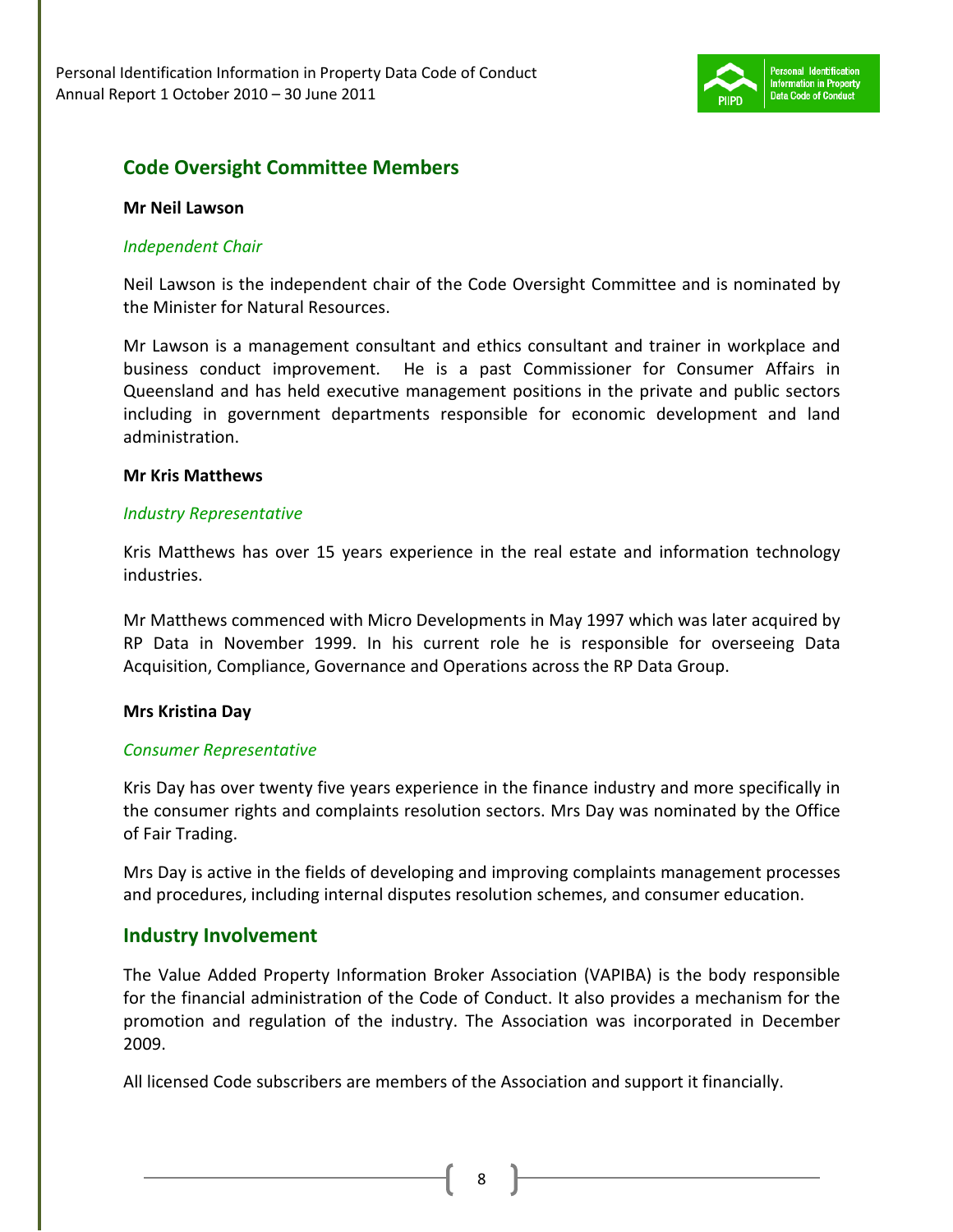

### **VAPIBA President's Report**

It is my privilege to write the inaugural President's Report for the Value Added Property Information Brokers Association Incorporated (the Association) and to report on our activities since our incorporation in December 2009.

Our Association provides the foundation for the effective and ongoing operation of the Personal Identification in Property Data Code of Conduct (the Code). We provide the financial means that supports the operation of the Code Oversight Committee and, importantly, we provide the means by which property owners are able to manage access to their personal information as contained in the QVAS data held by Brokers.

We have come a long way since the initial Ministerial meeting in May 2008 and the formation of a Steering Committee of industry and Government representatives. From that loose amalgamation of interested parties we have created a recognised industry body where none existed and through our efforts, secured continued availability of an important data source.

#### *Highlights*

We have welcomed one new member since our inauguration, bringing the total number of members to ten; seven Brokers and three Agents.

The Code website, www.PropertyDataCodeofConduct.com.au, was developed and launched. This provides the public with information on the Code and most importantly, it provides an effective and accessible means for property owners to apply for suppression of their personal information in QVAS data held by Brokers.

Suppression requests are now being successfully received through the website. To date we have received 14 suppression requests, seven of which have been approved, three declined as they did not relate to a person, and the remainder are awaiting further proof of ownership.

I thank and congratulate members for maintaining the focus and good nature required to get to where we are today.

In closing I make special mention of the great work done by the Association Treasurer and Secretary, Kris Matthews and his assistant Jodie Harling. Between the two of them they have ensured the smooth operation of our Association and kept members fully up to date. Their commitment and support has been invaluable.

Thank you and best regards,

Yan De Horta

President VAPIBA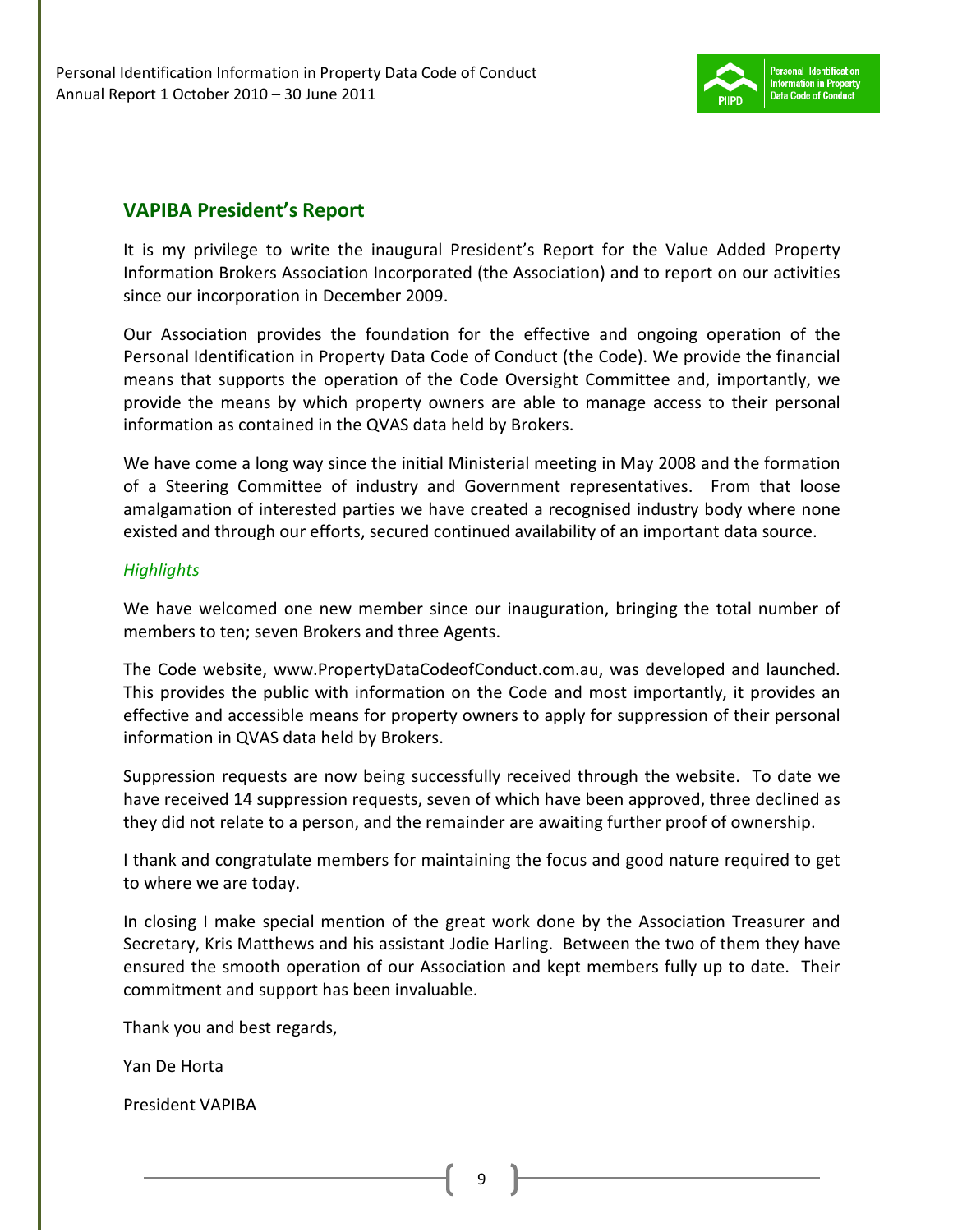

## **REPORTING PERIOD OPERATIONS**

The Committee has a responsibility to ensure consumers and subscribers are kept informed and the scheme is widely promoted. Public awareness of the scheme is imperative to ensure that consumers who experience problems with issues prohibited under the Code are aware of their rights and who they can lodge a complaint with if required.

### **Consumer Representative Report**

It has been a challenging year, but in terms of organisational efficiency and operational outcomes the scheme has been successful. The objectives set in the initial phases have all been delivered upon due to the continuing efforts from all concerned.

Complaints schemes play a vital role in the broader consumer protection framework. They provide a forum for consumers to resolve complaints against industry that is quicker and less expensive than the formal legal system and an opportunity to improve industry standards of conduct and to also improve relations between industry participants and consumers.

The ongoing development of this scheme will promote better outcomes both for the industry, as subscribers to the Code, and for consumers and other stakeholders. These outcomes include greater accessibility, consistency and efficiency.

In accordance with the requirements under the Code, the Committee will commission an independent review of the operations and procedures of the scheme in August 2012.

The Committee considers such a review to be prudent, good management practice and it is our intention that this report will assist in the ongoing desire and intentions of both industry and the Committee to see continuing improvement of the scheme.

It is envisaged that specific benchmarks such as: accessibility; independence; fairness; accountability; efficiency; and effectiveness will be addressed. They are meant to act as a guide to good practice for industry sectors which intend setting up a scheme to resolve disputes between industry members and individual consumers who utilise their goods or services. For existing schemes such as this one, they will provide objective guidance on the practices to aim for in the operations of this scheme.

In conclusion, I would acknowledge the dedicated work and commitment of industry, my other Committee members and a special mention to Jodie Harling, who has been a fantastic source of ongoing assistance. I thank them for their co-operation, teamwork and support throughout the year.

Kris Day

Consumer Representative, Code Oversight Committee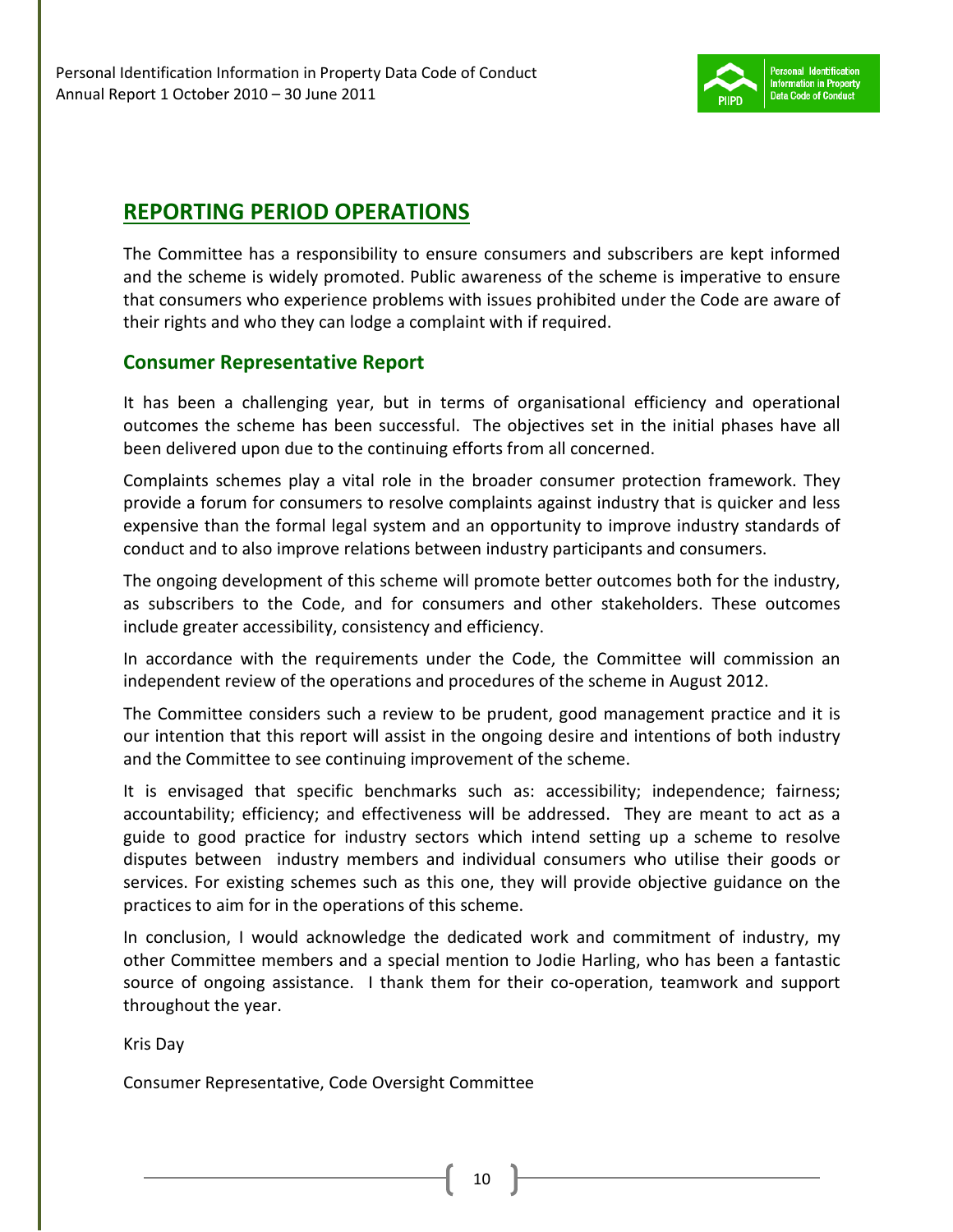

### **Promotion of the Scheme**

#### *Education of the real estate industry – Prohibition of direct marketing*

Promotion of the Code and related compliance and enforcement activities of the Committee, particularly in relation to prohibited direct marketing will remain a focus of promotional literature as we move forward.

In the current reporting period, seminars were conducted across Queensland which saw large numbers of attendees. The seminars were organised and conducted by a major information broker and subscriber to the Code.

It is intended that future seminars by brokers will be held as part of an ongoing interest from within industry and the Committee in order to ensure that future compliance with the Code's requirements are understood and met.

#### *Case studies*

Case studies will be regularly posted on the website. These provide consumers with an opportunity to be informed about what sort of complaints the Committee can investigate.

Case studies also alert subscribers to possible problem areas with their procedures and enable them to make changes with a view towards minimising complaints before they escalate to a dispute.

#### *Publications*

A brochure, specifically designed to educate and inform consumers about the Code, the ability to request suppressions and how to lodge a complaint is to be widely distributed to real estate agents and other industry specific entities.

#### *Website*

The website contains important information about the Committee's jurisdiction and processes.

On our website you can find:

Our publications

Information about how to lodge a dispute

Complaint resolution contact details for subscribers to the Code

Case Studies

Online suppression Request Forms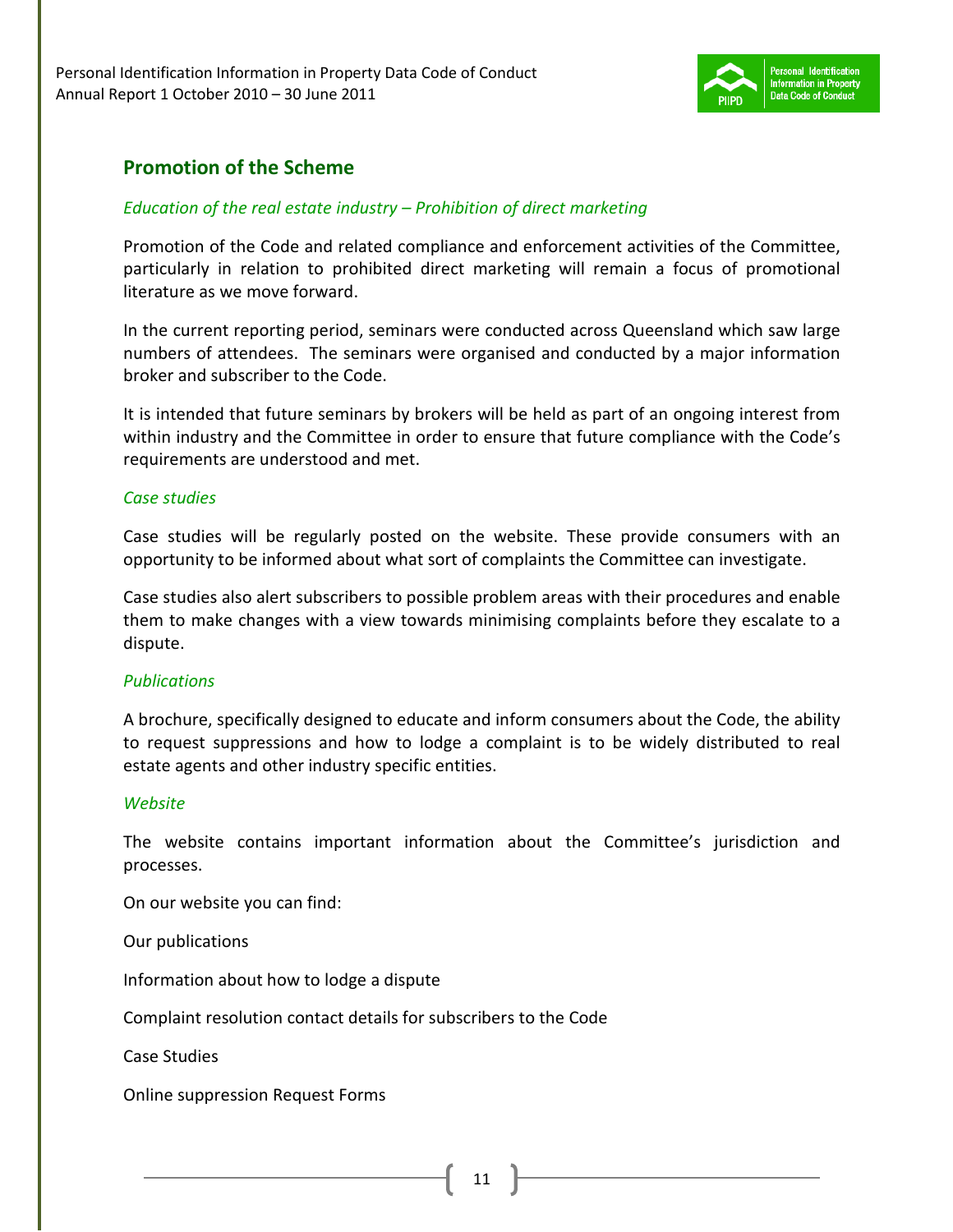

## **SUPPRESSION REQUESTS**

Consumers may apply via the website, to have their personal identification information suppressed and added to a Register of Request Suppressions. Subscribers must then suppress that information within their systems.

Code subscribers are required to action suppression requests within thirty days of receiving notification of the request. It is a requirement under the Code that subscribers must reasonably cooperate with all requests to suppress QVAS identified information.

The personal information that can be suppressed is the name or names of the persons who are purchasers or vendors and the address they have nominated for service (i.e. their service address). Property held in the name of an incorporated body such as a Proprietary Limited company, is not eligible for suppression.

#### *Table 1 - Total of Suppression Requests for the reporting period*

| Suppression requests  | Up to $30$<br>September<br>2010 | Number of<br>Properties | Up to $30$<br>June 2011 | Number of<br>Properties |  |
|-----------------------|---------------------------------|-------------------------|-------------------------|-------------------------|--|
| Received by Committee | 93                              | 43                      |                         |                         |  |
| Lodged online         |                                 |                         | 14                      | 14                      |  |

It should be noted that due to the Code taking effect as of 1 October 2009, and the ability for online requests to take place then becoming effective 1 October 2010, the comparison in the above table is not a significant indictor at this time as to the overall effectiveness of the web based online 'request for suppression' system.

This will be the subject of an ongoing monitoring process by industry and the Committee. The online system also means that for each property to be suppressed, an individual request must be submitted. This also explains the previous reporting period figures where we have the 93 to 43 ratio in the above table.

In the current reporting period, the total number of suppression requests was 14; with 7 being approved, a further three were declined due to the request not being made by an individual property owner and the four remaining requests were subsequently not acted on due to rates notices not being provided as proof of the service address (Refer Table 1).

#### *Timeframes for completion of Suppression Requests*

Two suppression requests of the total received were initially reported to have not been completed within the thirty day timeframe. After investigating the matter, it was found that they were in fact completed in accordance with the Code's requirements but advice was not received via the online system from the subscriber that this had indeed taken place.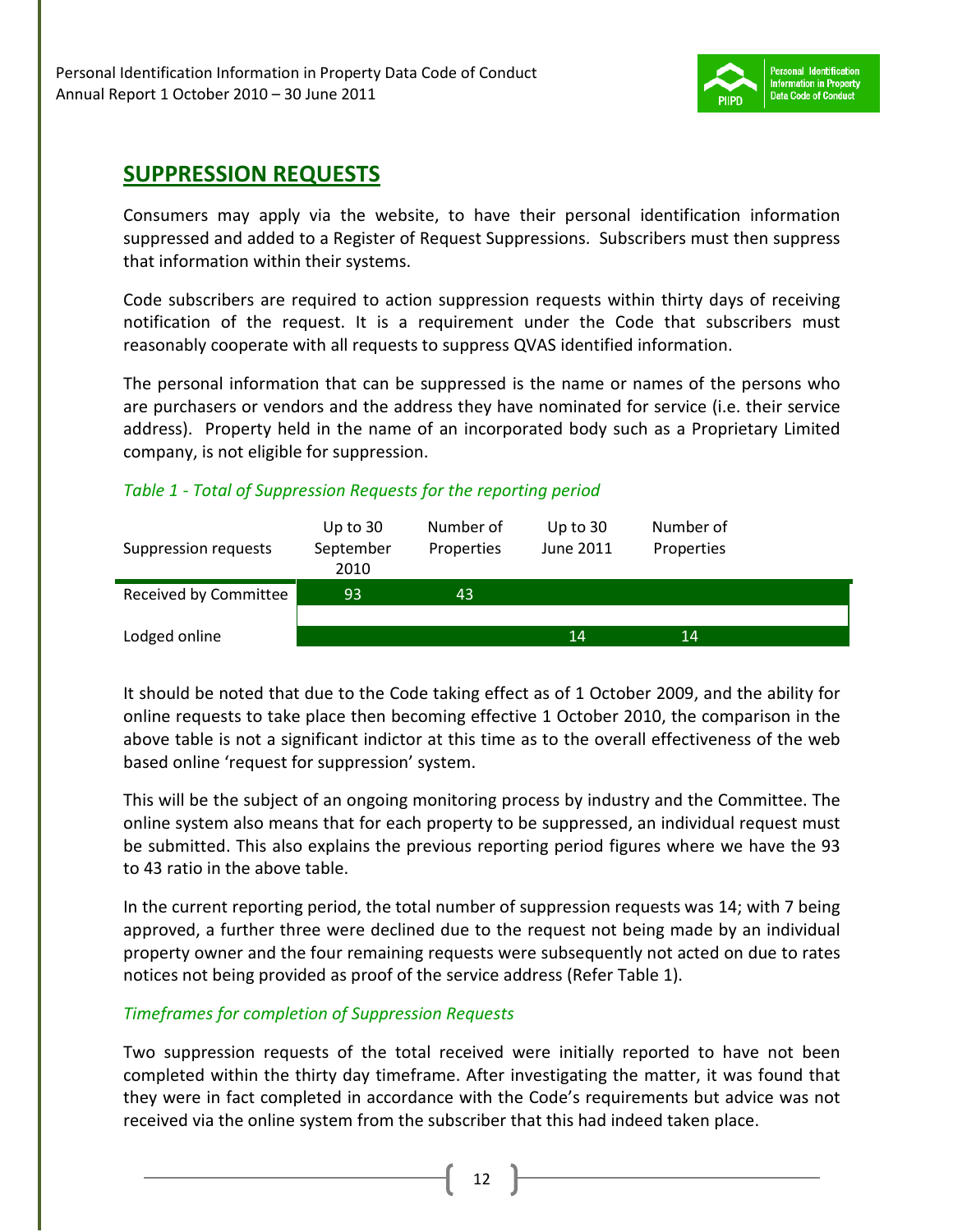

## **DISPUTE RESOLUTION FRAMEWORKS**

A *complaint* is the term given to communications from consumers when they express dissatisfaction with a subscriber's service. Under the Code, all subscribers are required to have a documented internal dispute resolution (IDR) framework in place in order to deal with consumer complaints.

 Consumers must try to resolve their complaint with the subscriber before the Committee can consider the matter. If consumers make contact with the Committee before using the subscriber's internal complaint process, the Committee will refer them to the nominated complaints person in authority at the relevant subscriber's office to give them the opportunity to resolve the matter.

A *dispute* is a complaint which has not been resolved through the subscriber's internal dispute resolution process or where the proposed resolution by the subscriber is not acceptable to the consumer. The dispute must be put in writing to the Committee.

#### *Lodging a complaint with a subscriber*

In the first instance, consumers must direct all complaints to the relevant subscriber. The website contains contact names and other details for the nominated complaints officer at each subscriber.

If the matter has been dealt with internally by the subscriber and the consumer remains dissatisfied or if they had brought their complaint to the attention of the subscriber but with no response or resolution after thirty days, the Committee will then lodge the complaint as a dispute.

#### *Lodging a dispute with the Committee*

Following receipt of an unresolved complaint, the Committee will make an initial assessment of whether the basis of the complaint falls within the jurisdictional limitations and provisions of the Code. If it is not covered by the Code, the Committee will be unable to accept the dispute and the consumer will then be advised in writing of the reasons why an investigation will not take place.

If, however, the dispute falls within the ambit of the Code, the Committee will conduct a detailed investigation and will then make a decision.

If either the subscriber or the consumer is not satisfied with the outcome of the Committee's consideration of the matter, the Code then provides for the use of an independent arbiter. The cost of the arbitration is borne by the subscriber involved with no fee being charged to the consumer.

The decision of the independent arbiter is binding on the subscriber.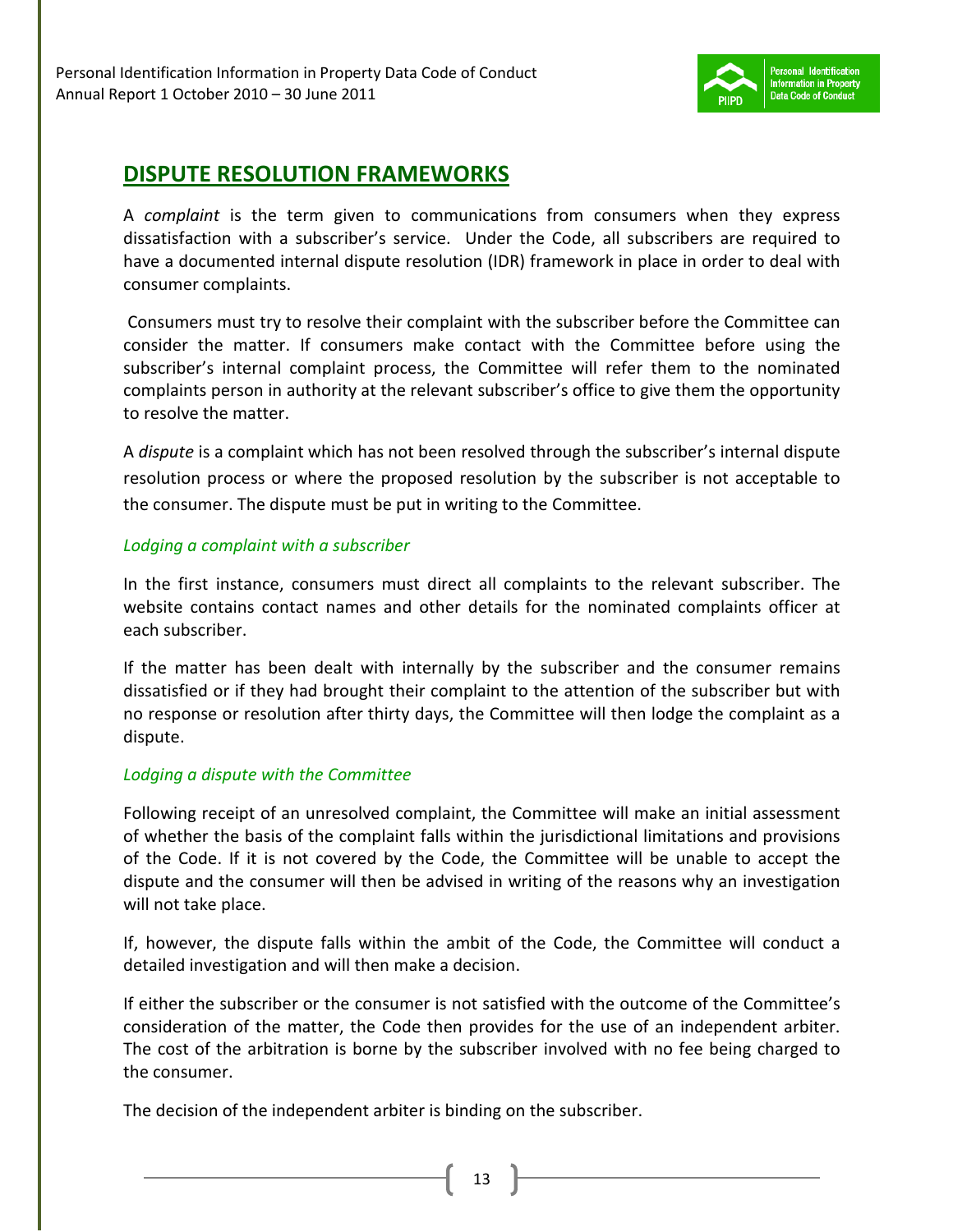

### **Dispute Resolution Process**



This process is in line with the majority of complaints processes across a broad range of industries.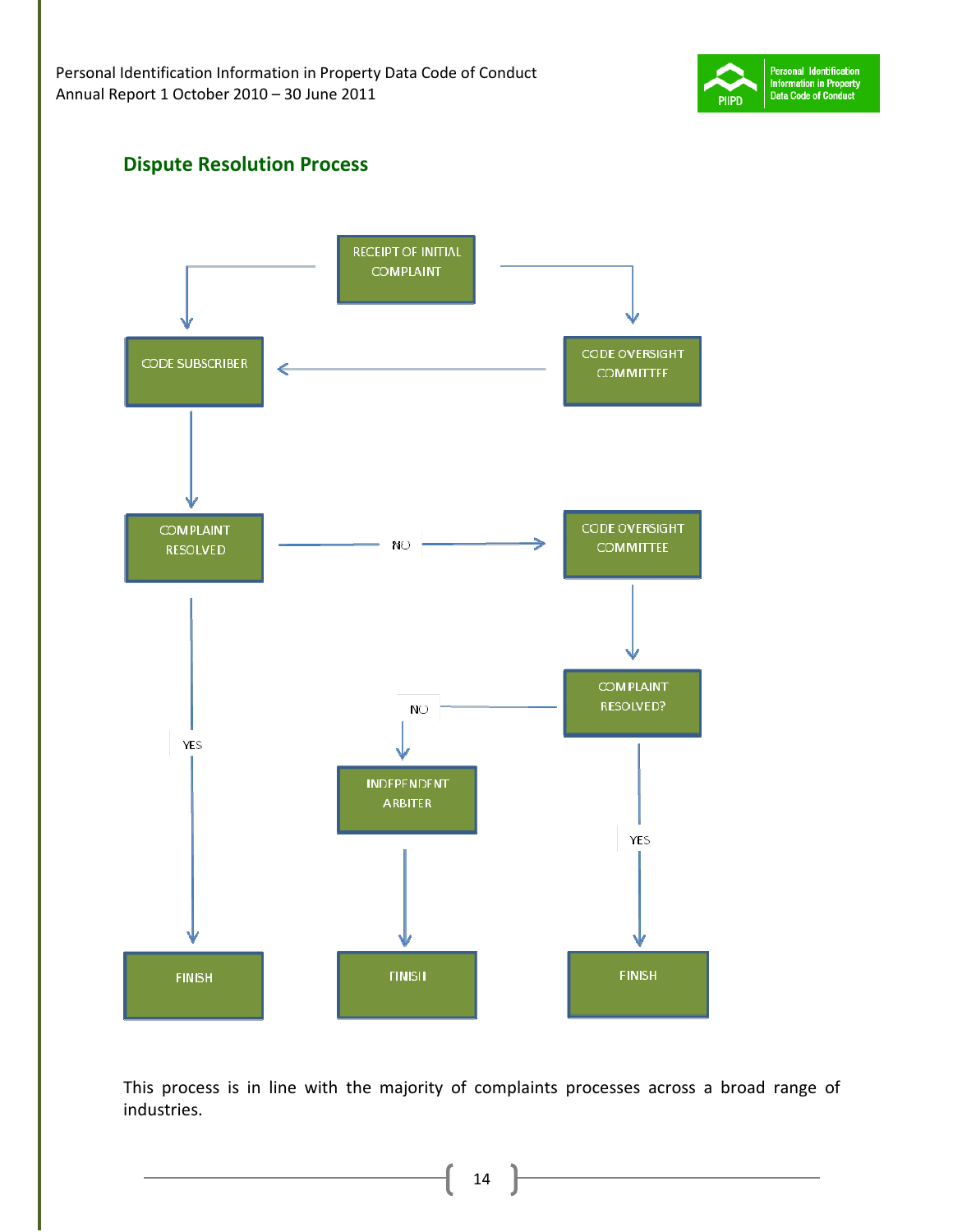

### **COMPLAINTS AND DISPUTES**

#### *Complaints received in the reporting period*

A total of 38 complaints were received by subscribers in the reporting period. A total of 8 complaints received by the Committee were redirected back to the relevant subscriber due to the internal dispute resolution process not having been utilised. (Refer Table 2)

### *Table 2 – Total of complaints received*

| Complaints                    | Up to $30$<br>September<br>2010 | Up to 30<br><b>June 2011</b> |  |
|-------------------------------|---------------------------------|------------------------------|--|
| Received by Committee         | 11                              | 8                            |  |
| Received by subscribers       | -                               | 38                           |  |
| Received by external agencies | -                               |                              |  |

#### *Disputes received and investigated by the Committee*

During the year under review there was one dispute registered with the Committee, with two incomplete disputes carried over from the previous reporting period. As of 30 June 2011, two cases were closed with one remaining open at the end of the period.

#### *Timeframes*

Time taken to resolve disputes investigated by the Committee were all within the sixty day timeframe. In some cases, the timeframes for resolution can be significantly delayed due to factors such as reports being finalised by subscribers or otherwise waiting on receipt of other relevant correspondence from consumers who have lodged a dispute. (Refer Table 3)

#### *Table 3 – Days taken to resolve disputes*



#### *Outcomes - Consequences for a Breach of the Code*

The consequences of a breach of the Code by a Code subscriber, their agent or client can be very serious. The Code subscriber can lose access to personal identification information in the QVAS database and the Code subscriber's agent or client can lose access to the same data from their information broker.

The party or parties responsible for the breach can be listed as 'Excluded Parties' under the Code and denied access to the QVAS personal identification information data. The Code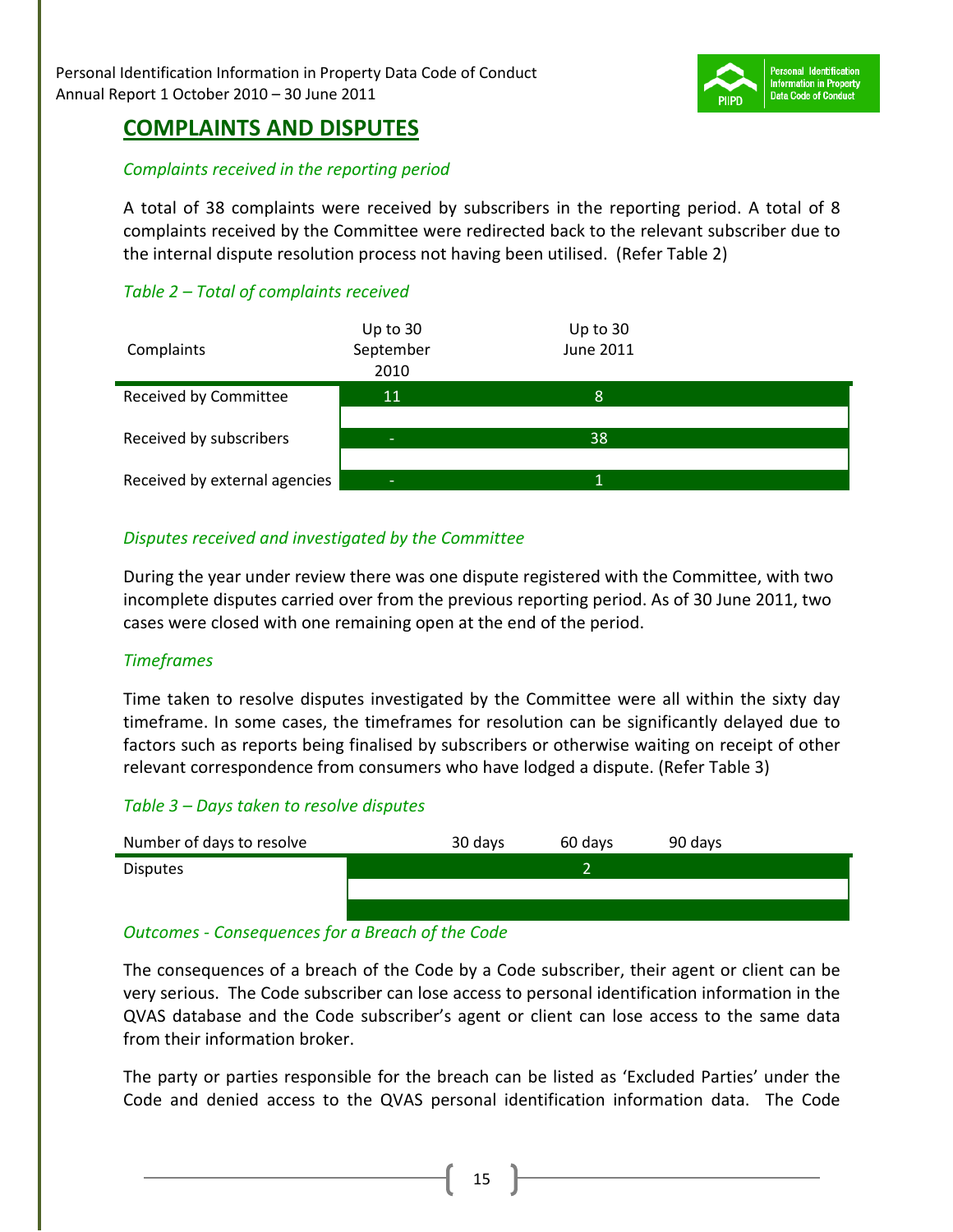

subscriber's client, such as a real estate agent, who is listed as an 'Excluded Party', cannot then obtain the data from any other subscriber.

In making a decision the Committee may make any of the following types of orders requiring the subscriber to undertake immediate remedial action including, but not limited to, changes to documentation, and/or changes to business processes, and/or advertising

- require the subscriber to remove specified personal identification information from its data
- require the subscriber to cease providing data and/or services to its customer or other third party
- require the subscriber to undertake privacy training
- issue a warning to a subscriber regarding the impact of any further breaches on future sanctions
- suspension of Code membership for 1- 6 months resulting in the suspension of their QVAS user license

It is the responsibility of the subscriber to establish binding agreements with its customers, agents or other third parties who gain access to the information. These agreements should reflect the prohibition on direct marketing using personal identification information.

Further statistical information will be made available in the report on the 2011 to 2012 period of operations. This will include categories of complaint types, timeframes on complaints and outcomes.

#### *Complaints outside the provisions of the Code*

The Committee has an absolute discretion to decide whether or not to consider a complaint. It may decline to consider a complaint where it falls outside the Committee's powers or authority as provided for by the Code.

Some of the types of complaints that the Committee may consider but decide not to act on, may include

- complaints that are more appropriately dealt with in another forum, provided that they do not involve a breach of the Code
- complaints that have not first been considered by the subscriber
- complaints arising prior to the date of commencement of the Code, being 1 October 2009
- Settlement already reached with subscriber or the internal complaint process has not been satisfied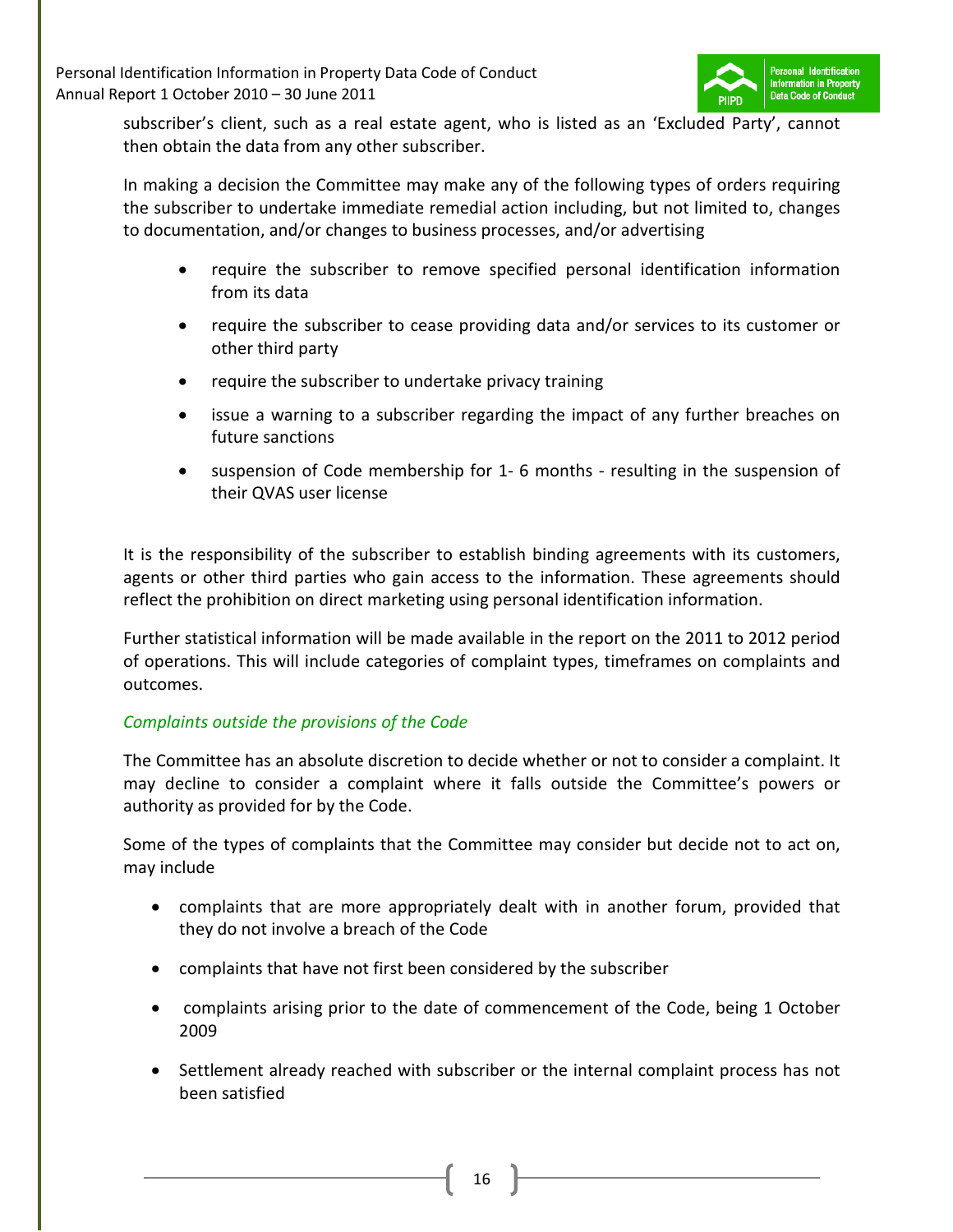

#### *Complaints outside the Committee's time limits*

The Committee cannot accept a dispute if;

- the complaint relates to an event which took place more than 12 months before the date on which the consumer made the complaint to the subscriber in writing, or
- the event occurred before the subscriber became a subscriber to the Code, or
- where the complaint is between a consumer and an agent, the business of which has been acquired by a subscriber, and if that agent was not an agent of the subscriber at the time the events occurred.

No disputes received by the Committee in the current reporting period were subsequently found to be outside the jurisdictional time limitations of the Committee.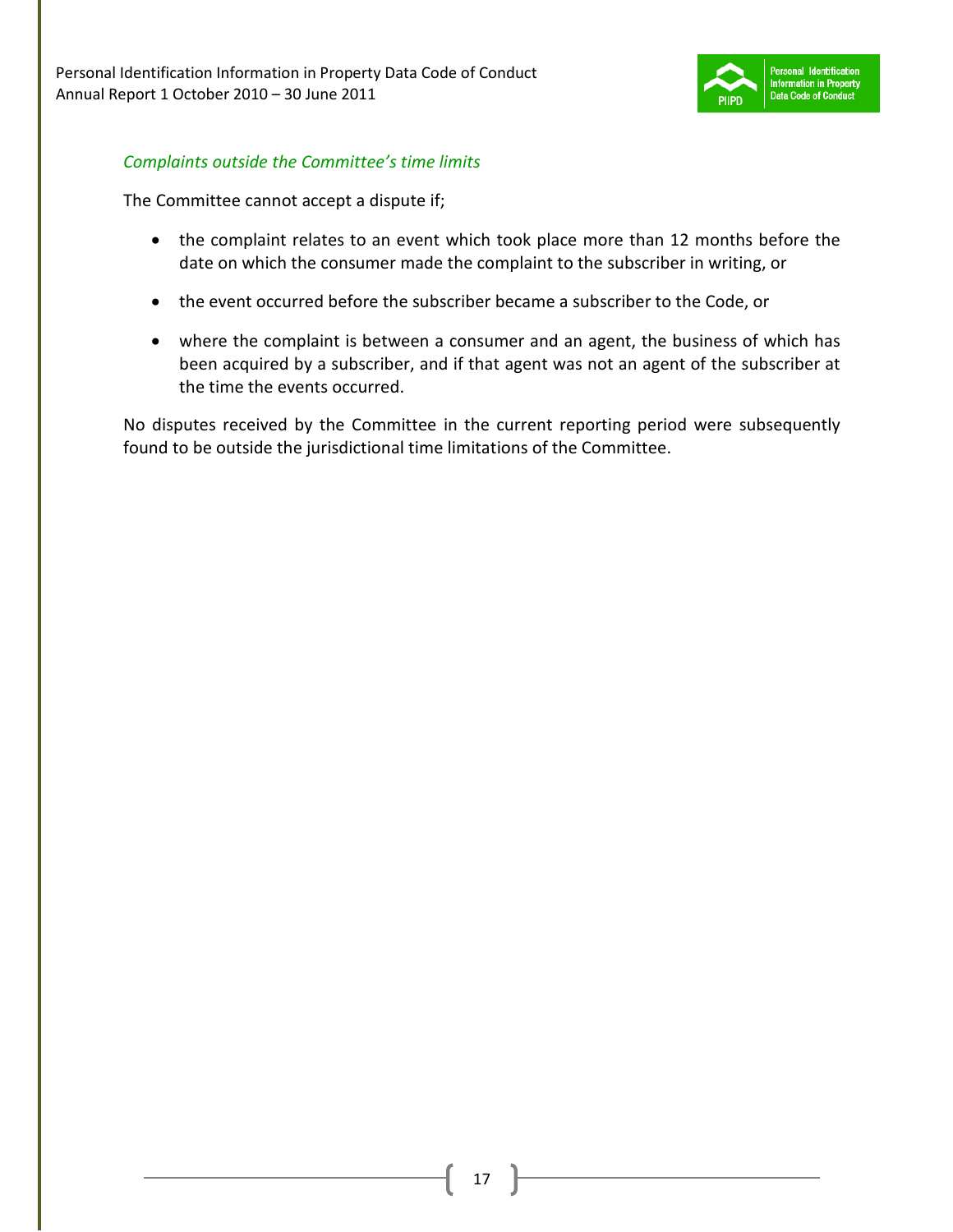

### **SERIOUS OR SYSTEMIC BREACHES OF THE CODE**

#### *Obligations of the Committee*

When dealing with serious or systemic issues, the obligations of the Committee are

- to identify systemic issues that arise from its consideration of complaints;
- to refer these matters to the subscriber for response and action; and
- to impose remedies or sanctions.

The obligation of the Committee to investigate serious or systemic issues is of significant benefit to consumers in the long term in that it will raise industry standards.

#### *What are systemic issues?*

Systemic issues are those that are raised in a complaint/dispute with the Committee and appear to either have affected, or have the potential to affect, a number of consumers in addition to those who have complained to the Committee.

#### *Identification of systemic issues*

The Committee is required to report all systemic issues to DERM. A systemic issue may be identified either by receipt of several disputes of the same type or as the result of only one dispute where the effect of the particular issue in dispute will clearly extend beyond the immediate parties.

#### *Investigation and resolution*

A serious or systemic breach of the Code can be found by the Committee following the investigation of a complaint. A determination that a serious or systemic breach has occurred is then provided to the Code subscriber in writing requiring a detailed response.

The following actions would be seen to constitute a serious or systemic breach of the Code:

- the Code subscriber has been responsible for substantial harm to consumers or the reputation of the industry
- the Code subscriber has engaged in repetitive or ongoing noncompliance
- the Code subscriber has ignored the Committee's request to remedy a breach or failed to do so within a reasonable time
- the Code subscriber has breached an undertaking given to the Committee.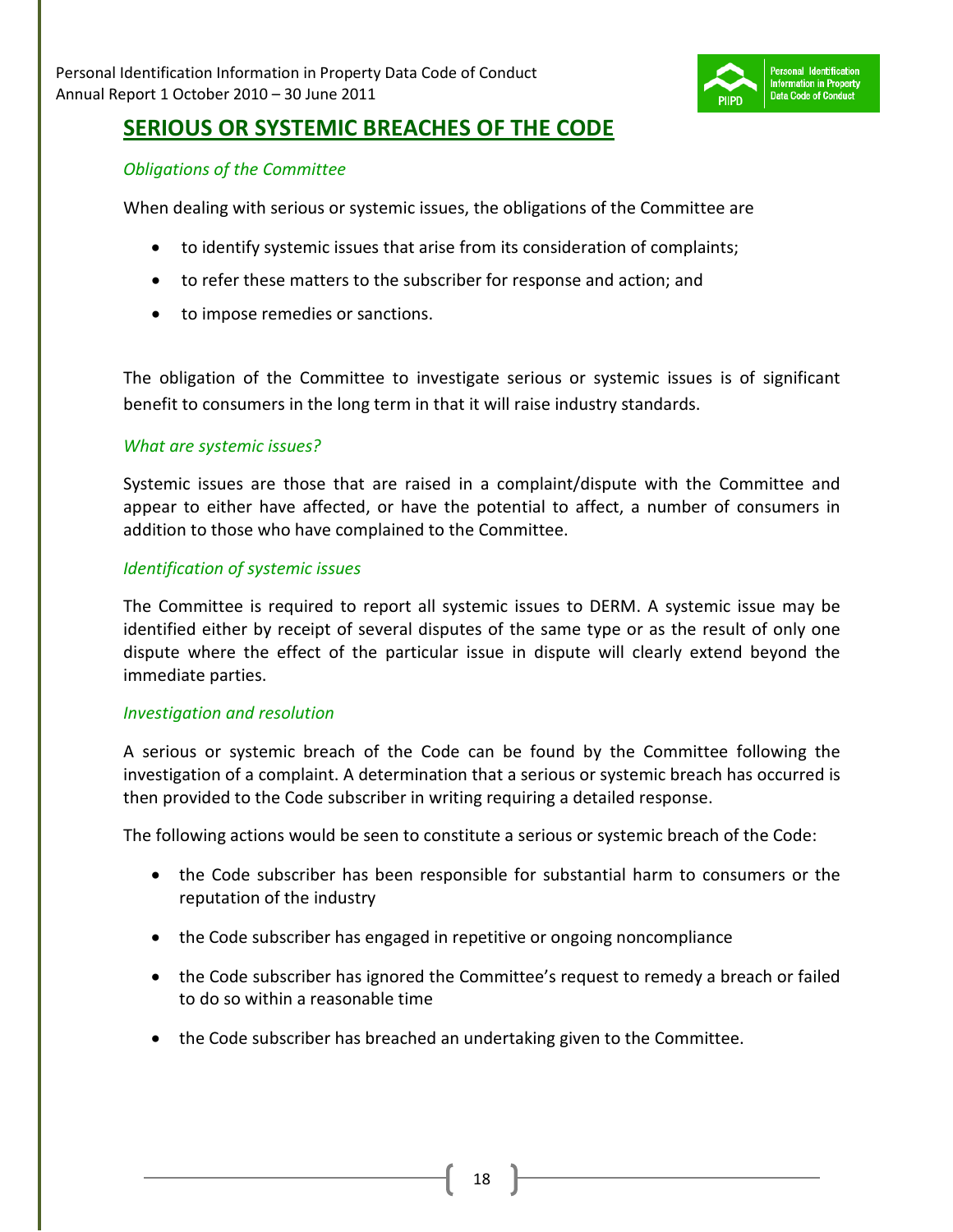

#### *Possible sanctions for Serious or Systemic Breaches*

Where the Committee has made a decision that there has been a breach by a Code subscriber, the Committee may impose any of the following sanctions but are not limited to:

- require the Code subscriber to undertake immediate remedial action including, but not limited to, changes to documentation or internal processes, and/or corrective advertising;
- require the Code subscriber to remove QVAS Identified Information from its data
- require the Code subscriber to remove specified Personal Information from its data
- require the Code subscriber to cease providing data and/or services to a Code subscriber's agent or other third party
- issue a warning to a Code subscriber regarding the potential impact of any further breaches on future sanctions.
- publication of the name of the Code subscriber and the nature of the serious or systemic breach in the annual code compliance report or in other publications
- suspension from membership of the Code for a period of between one and six months, at the discretion of the Committee, and/or
- permanent suspension from membership of the Code and listing on the Register of Excluded Parties.

In cases where the Committee has determined to impose a sanction that involves suspension from membership of the Code, the Committee will advise the DERM, so that it will then suspend provision of Personal Information under the subscriber's licence.

#### *Recording of Systemic Issues*

The Committee is responsible for the recording and maintenance of the Register of Excluded Parties. There were no serious or systemic breaches of the Code identified in the reporting period.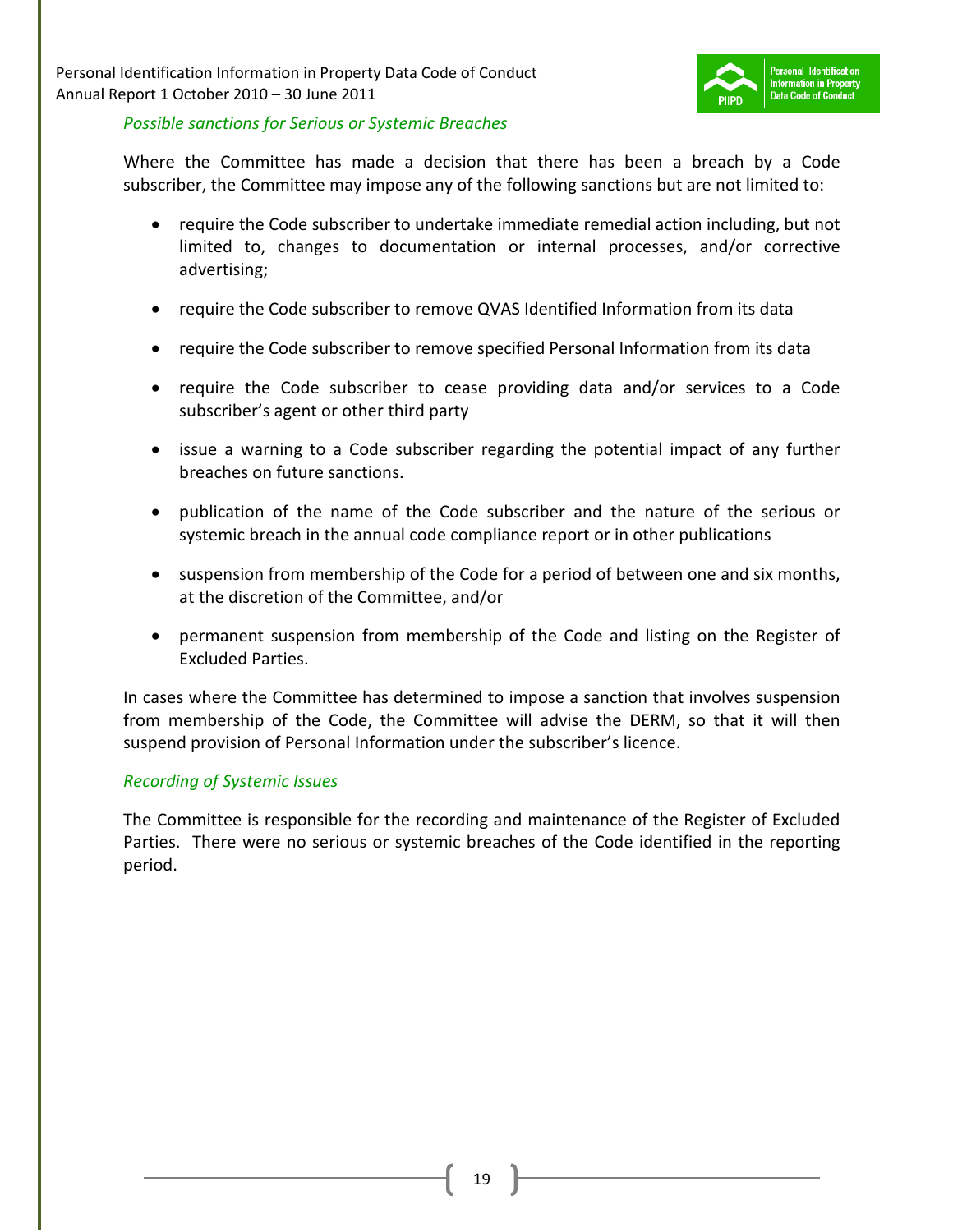

### **CASE STUDIES**

#### *Case Study 1*

The case involved the purchase of a Queensland property by a company based in New South Wales. The Sydney-based solicitors for the company wrote to the Code Oversight Committee and asked if their client's name and contact details could be suppressed in the data bases of information brokers. The Committee advised the solicitors that their clients were not eligible for suppression.

The solicitors were advised that it was not relevant the owner operated in NSW, the important aspect was that the property was based in Queensland and accordingly it could be considered for suppression.

However, it was further explained that as the owner of the property was a company, and not an individual, the Code did not apply and suppression could not then be acted on.

Companies, or other incorporated entities, are not considered to have the same privacy issues as individual consumers and the Code does not apply.

#### *Case Study 2*

A young couple had recently sold their home and purchased another property but were awaiting settlement before they moved in. They contacted the Committee and asked if their names and addresses could be suppressed in relation to the property they had sold as well as their new property.

They were advised that their names and services address could be suppressed for the property they had just sold because vendors' personal identification information can be suppressed under the Code if requested.

They were further advised that because they were still awaiting settlement on the new property their names and service address would not yet be in the QVAS data base and could not be suppressed in advance.

They were also advised that because there was a risk, however remote that the sale might not go through, suppression could not be made until the new ownership information was confirmed and they could provide proof of ownership.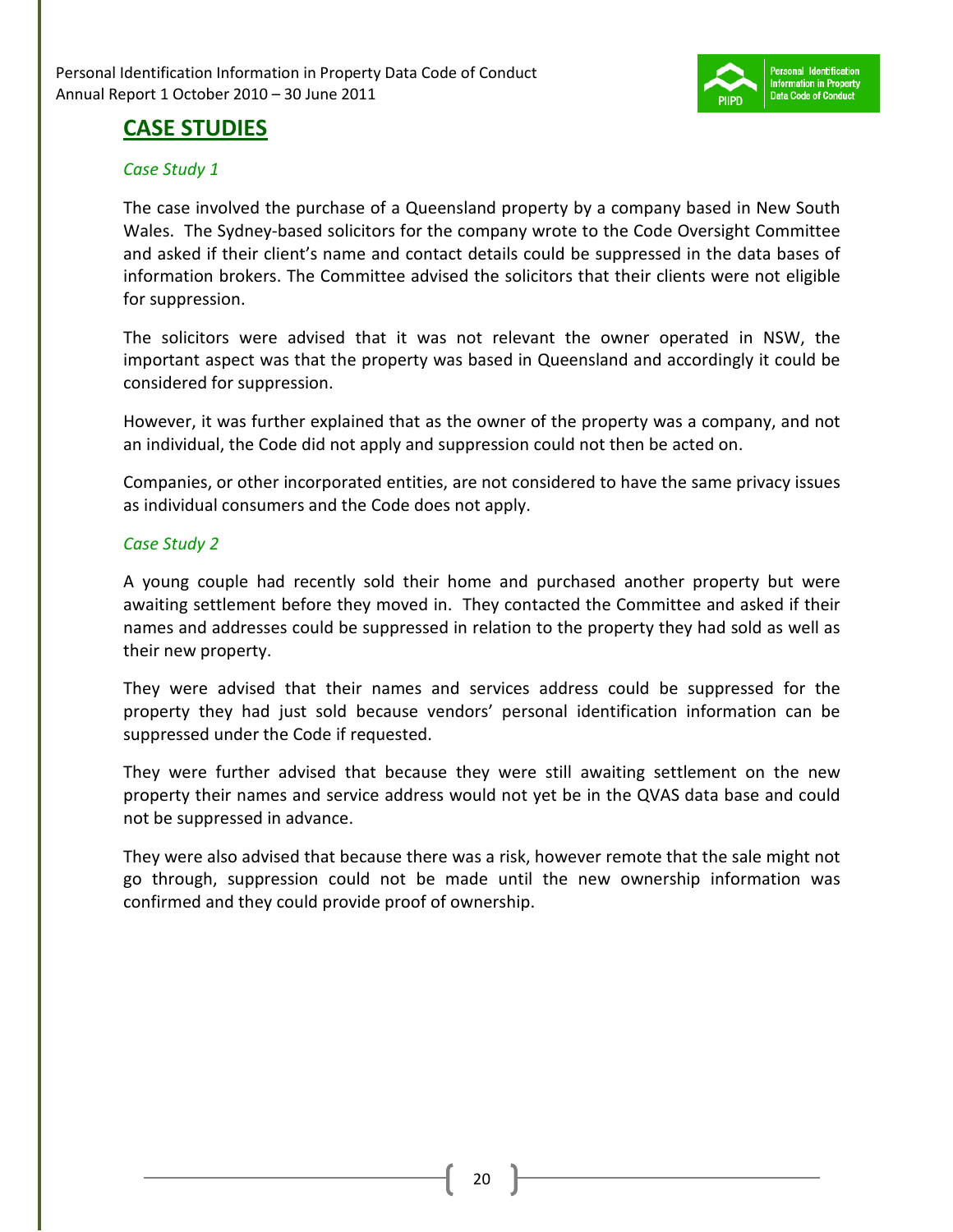

#### *Case study 3*

The case involved a complaint about an agent working for a real estate firm. The agent had sent letters offering their services to the owners of units in an apartment complex in Brisbane. In several instances the letters went to persons who owned the units but did not live there. Some of the property owners lived in regional Queensland and interstate.

 A dispute was lodged with the Committee, who then contacted the subscriber with whom the real estate agent was a customer. The subscriber prepared a report for the Committee.

Where a dispute is lodged the Committee has the responsibility of making decisions which may result in sanctions being imposed on a subscriber and/or their customers. The standard of proof under the Code is the same as the civil law standard that is, after taking into account the evidence adduced, what is considered more likely to have occurred on the balance of probabilities.

It was determined by the Committee that there had been a breach of the Code by one particular agent but that the breach was not of a systemic breach in nature by the real estate firm as a whole. The agent concerned had left the firm. The real estate firm was required to ensure all its agents attended training in the Code of Conduct and complied with the Code.

If the real estate agent committed a further breach of the Code of Conduct the consequences could be serious. The agent could be found to be in breach of their contract with their information broker and be declared an "Excluded party" under the Code and have their access to names and service addresses for all Queensland property owners suspended.

This suspension would mean that the agent could not meet its own nor its clients' needs for property information. Suspension could be for a month or more or permanently in very serious cases.

#### *Case Study 4*

A real estate agent prepared a summary of the sale prices of houses in a local area and named the streets in which the houses were located. He then had the information delivered to local residents as a marketing ploy. One resident complained to both the Committee and a subscriber. He thought that people reading the marketing material would be able to work out how much he had paid for his house.

The Committee advised him that he could request that his name and his service address be suppressed. However, it was explained that the Code did not provide for the suppression of other information about a person's property, for example, its street address, the purchase price, or when it was purchased. It was further explained that there are significant community benefits in potential property buyers being well informed about property prices and such information is important to an effective and well-functioning real estate market.

The resident said that he understood the reasoning but still felt annoyed about the real estate agent's material and said that he would never use or recommend that agent or their firm.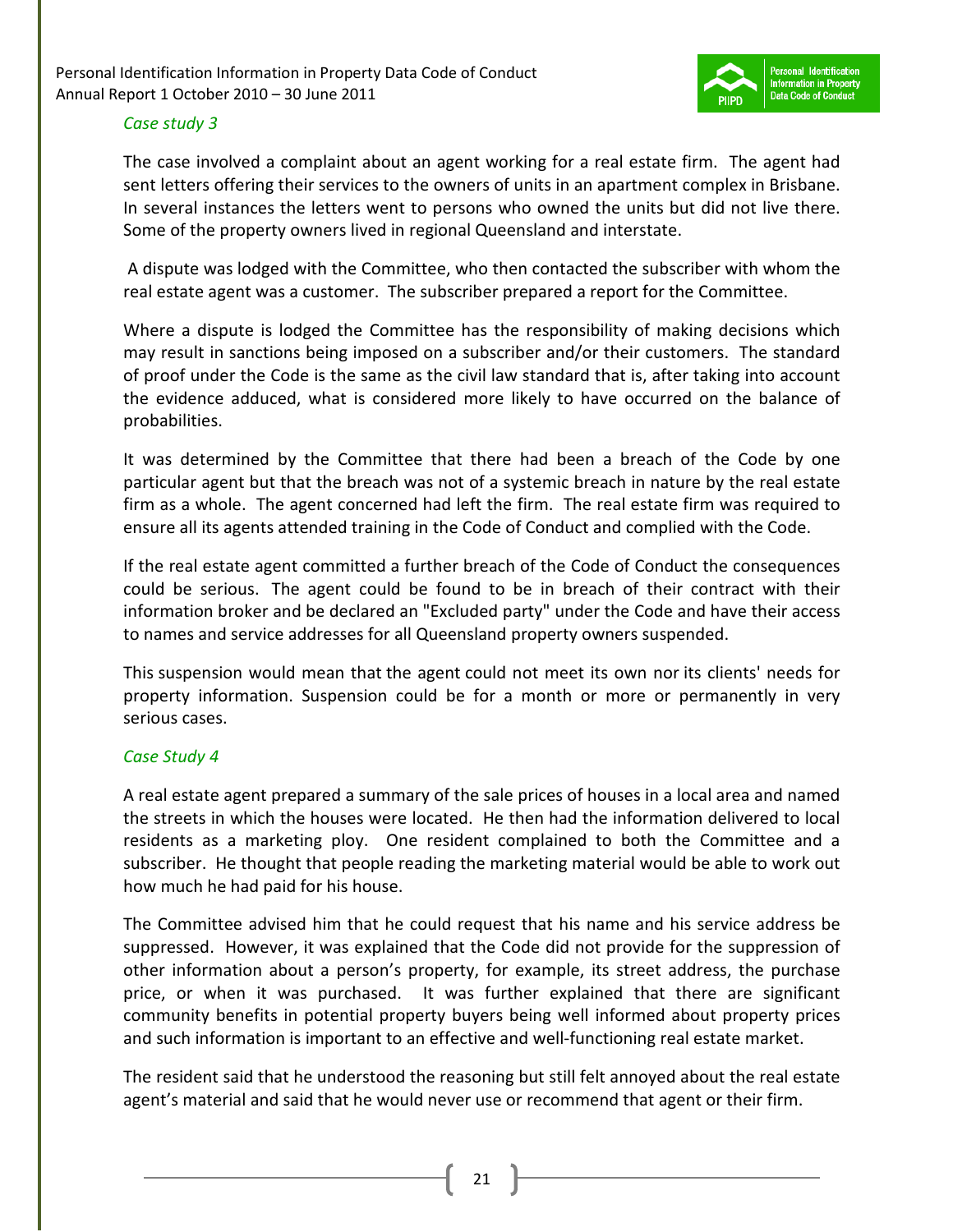

# **SUMMARY OF FINANCIAL STATEMENTS**

#### **1 October 2010 – 30 June 2011**

| <b>Code Subscriber Contributions</b>                                                           | 10,250.00  |
|------------------------------------------------------------------------------------------------|------------|
| Oversight Committee Fees - Neil Lawson, Chairman & Kris Day,<br><b>Consumer Representative</b> | (6133.69)  |
| Oversight Committee Fees – Kris Matthews, Industry Representative                              | <b>Nil</b> |
| Administrator Fees - Jodie Harling, Administrator                                              | Nil        |
| Website Development Fees                                                                       | <b>Nil</b> |
| Other Expenses – Postage, Bank Fees                                                            | (861.58)   |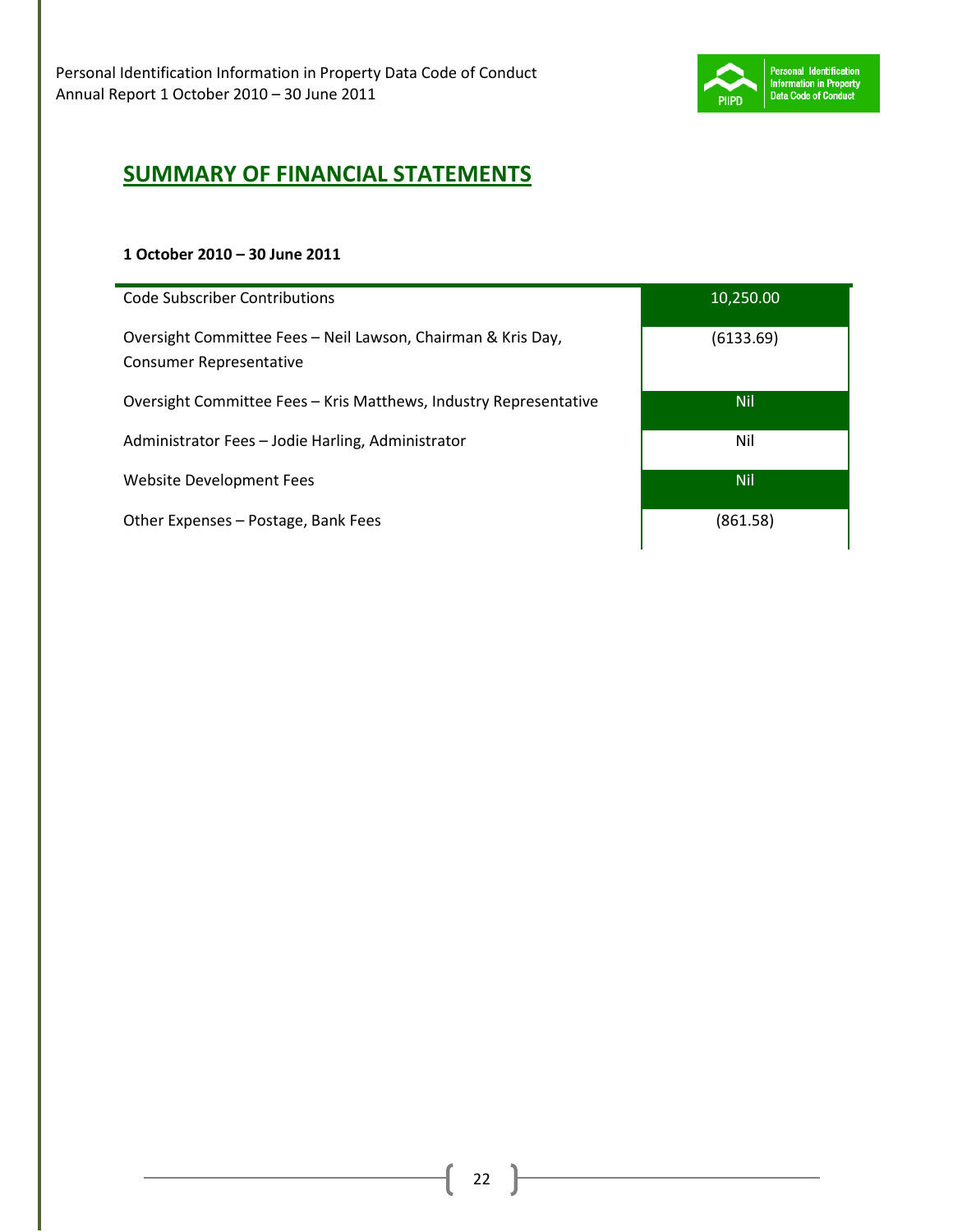

## **APPENDIX 1**

List of Participating Subscribers to the Code

RP Data Limited

6 Eagleview Place

Eagle Farm Qld 4009

CITEC Confirm

Level 3, 192 Ann Street

Brisbane Qld 4000

GlobalX Information Services Pty Limited GPO Box 2746 Brisbane Qld 4001

Residex Pty Limited

6/21 Walker Street

North Sydney NSW 2060

Veda Advantage Information Services And Solutions Limited Level 15, 100 Arthur Street North Sydney NSW 2060

Australian Property Monitors Pty Ltd Level 1, Darling Island Road Pyrmont NSW 2009

Onthehouse.com.au Pty Ltd 4/55 McDougall Street Milton Qld 4064

*Sub Agents*  Property Data Solutions 92 Petrie Terrace Brisbane Qld 4000

Searchess Pty Ltd Lvl 9, 333 Adelaide Street Brisbane, Qld 4000

Leap Searching Pty Ltd Level 8, 189 Kent Street Sydney NSW 2001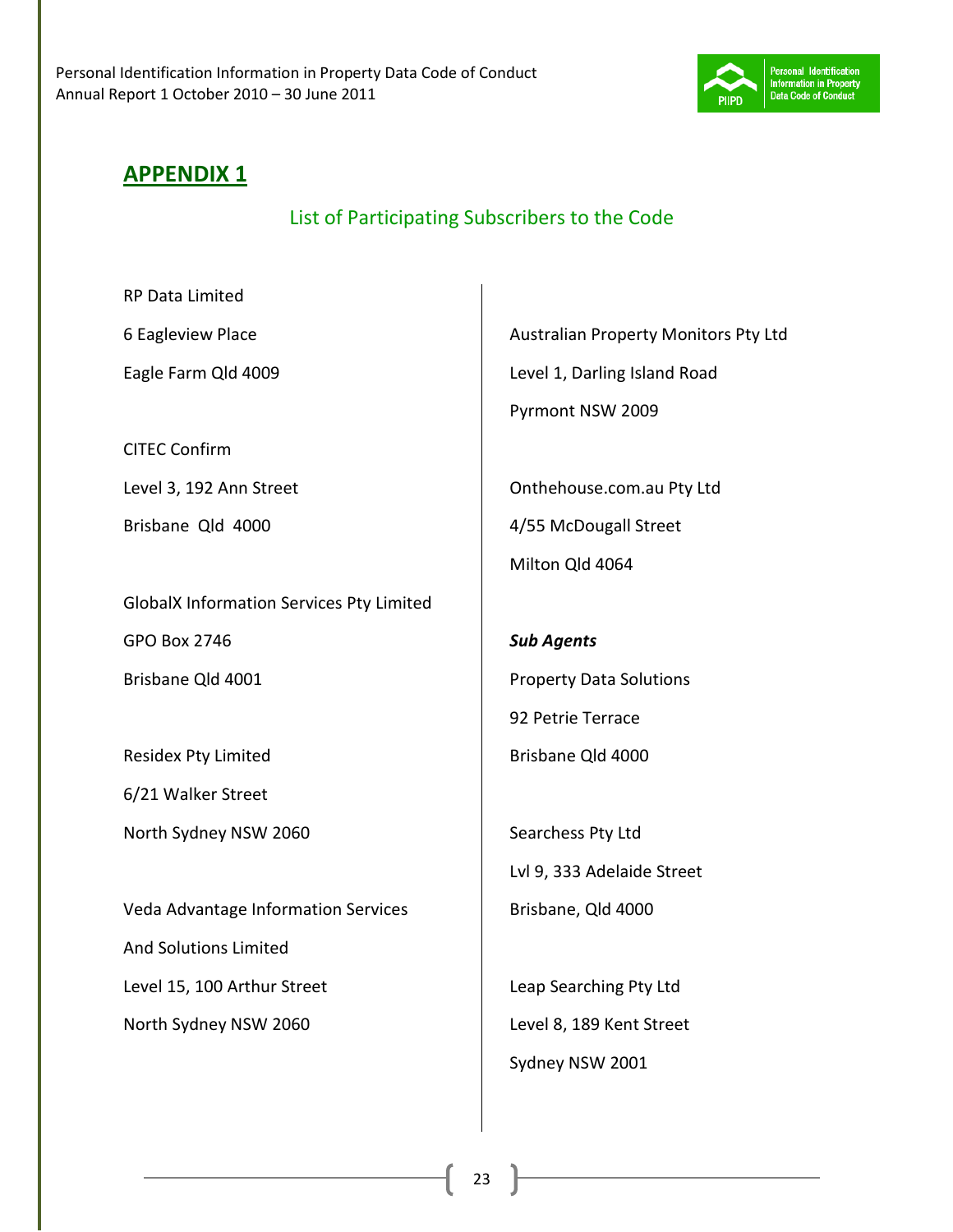

# **APPENDIX 2**

### Definition of Terms

#### *Code subscriber*

An information broker that has agreed to be bound by the Code and has been approved as a member by the Code Oversight Committee

#### *Code subscriber customer*

An individual or organisation that purchase or otherwise obtains QVAS Identified Information from a Code subscriber

#### *Code Oversight Committee*

The Committee administering the Code

#### *Consumer*

An individual whose personal information appears in any field in the QVAS database

#### *DERM*

The Department of Environment and Resource Management responsible for the QVAS database

#### *Direct Marketing*

One to one marketing, normally supported by a database, which uses one or more media to affect a measureable response and/or transaction from a person and includes, but is not limited to, telemarketing, bulk email, postal canvassing and list brokering

#### *Independent Arbiter*

An independent person with expertise in dispute resolution, appointed by the Code Oversight Committee

#### *Information Broker*

Information brokers are organisations which acquire data and information and provide it to their customers. The data and information is often obtained from multiple sources and is assembled according to the customer's needs.

Customers of information brokers include banks, other finance providers, real estate agents, lawyers and other professional advisers, and members of the public.